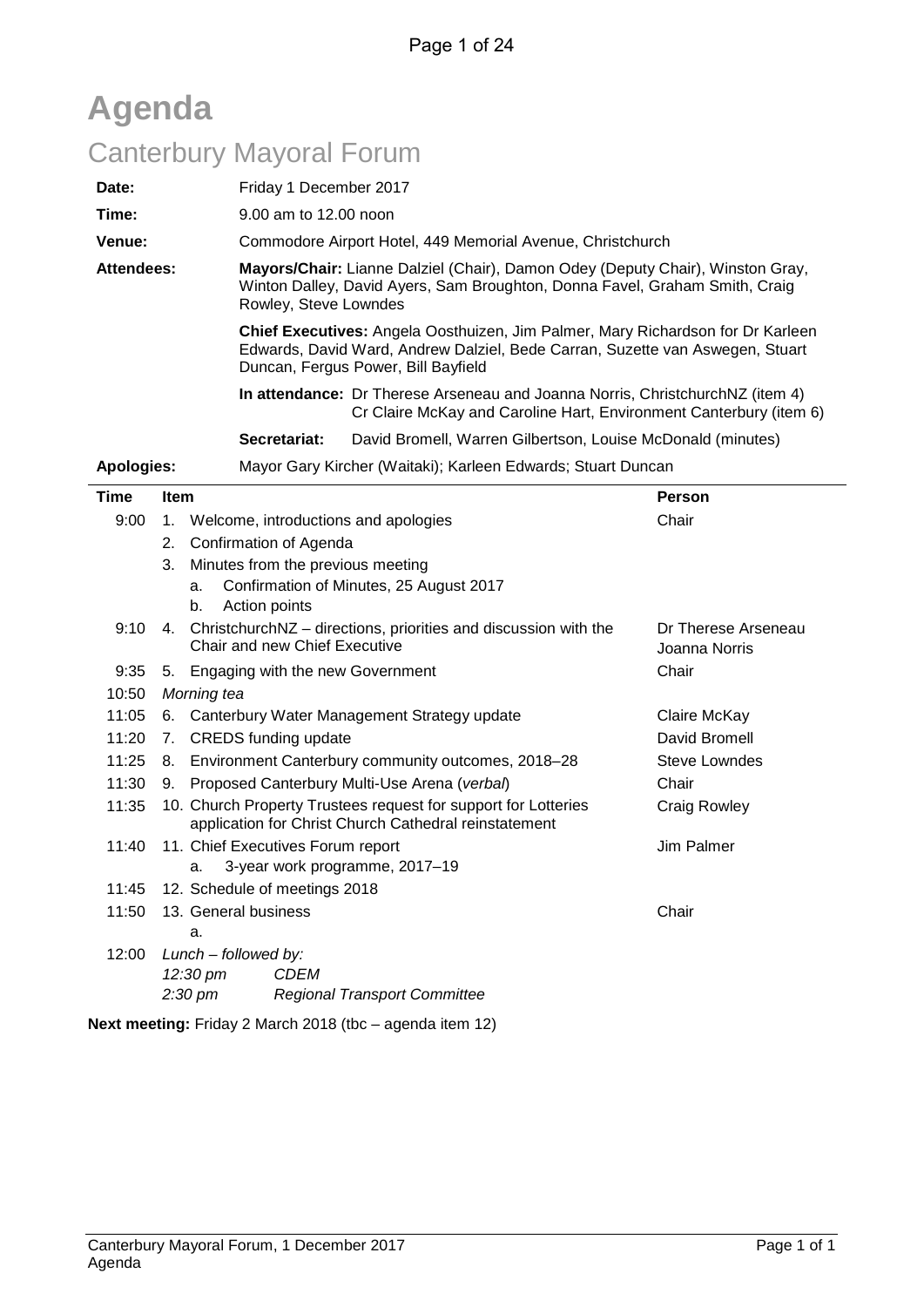### **Minutes from a meeting of the Canterbury Mayoral Forum held in the Council Chamber Environment Canterbury on Friday 25 August 2017 at 9.00 am**

**PRESENT**

| <b>Members:</b>                   |                                                    |
|-----------------------------------|----------------------------------------------------|
| <b>Ashburton District Council</b> | Mayor Donna Favel                                  |
|                                   | <b>Andrew Dalziel</b>                              |
| <b>Christchurch City Council</b>  | Mayor Lianne Dalziel (Chair)<br>Dr Karleen Edwards |
| <b>Environment Canterbury</b>     | <b>Acting Chair Steve Lowndes</b>                  |
|                                   | Jill Atkinson (Acting CE)                          |
| Hurunui District Council          | <b>Mayor Winton Dalley</b>                         |
|                                   | Hamish Dobbie                                      |
| Mackenzie District Council        | Mayor Graham Smith                                 |
|                                   | <b>Wayne Barnett</b>                               |
| Selwyn District Council           | Mayor Sam Broughton                                |
|                                   | David Ward                                         |
| Timaru District Council           | Mayor Damon Odey (Deputy Chair)                    |
|                                   | <b>Bede Carran</b>                                 |
| Waimakariri District Council      | <b>Mayor David Ayers</b>                           |
|                                   | Jim Palmer                                         |
| <b>Waimate District Council</b>   | <b>Mayor Craig Rowley</b>                          |
| <b>Waitaki District Council</b>   | Mayor Gary Kircher                                 |
|                                   |                                                    |

#### **In Attendance:**

Mayor Dave Cull, President Local Government New Zealand (item 7) Dr Andy Pearce, Cr Claire McKay, Caroline Hart (item 8) Steve Perdia and Anna Elphick (ChristchurchNZ) Helen Wyn (Senior Regional Official, Department of Internal Affairs) Abby Cheeseman (Ministry of Business, Innovation and Employment)

#### **Environment Canterbury**

Dr David Bromell, Anna Puentener, David Perenara O'Connell and Louise McDonald (secretariat)

#### **1. WELCOME**

Mayor Dalziel welcomed members and guests to the Mayoral Forum. She welcomed Mayor Dave Cull and Cr Steve Lowndes (Acting Chair Environment Canterbury), and on behalf of the Forum wished David Bedford a speedy recovery.

Apologies were accepted from Mayor Winston Gray and Chief Executives Bill Bayfield, Stuart Duncan and Angela Oosthuizen.

#### **2. CONFIRMATION OF AGENDA**

The following matters, not on the agenda, were raised for discussion at item 10 General Business:

- Canterbury Multi-Use Arena
- Secretariat changes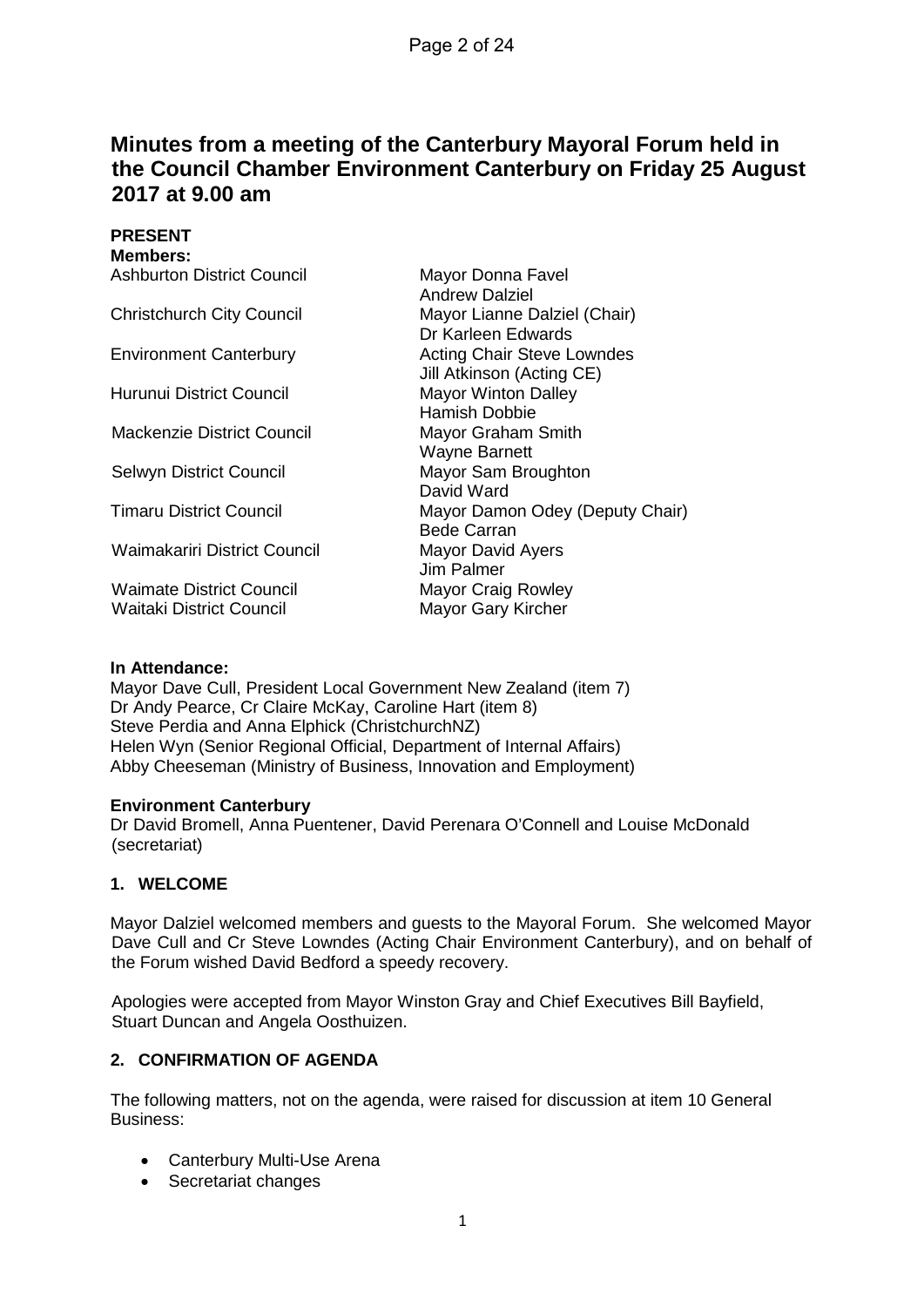#### **3. MINUTES OF CANTERBURY MAYORAL FORUM MEETING: 26 May 2017**

The minutes of the meeting held on 26 May 2017 were confirmed and the action points were noted.

Bede Carran advised that all councils had resolved to wind up the Canterbury Economic Development Company Ltd, and the matter was now with the Department of Inland Revenue.

#### **4. CANTERBURY REGIONAL ECONOMIC DEVELOPMENT STRATEGY (CREDS)**

#### **4.1 Reflection on workshop 24 August 2017**

It was agreed that the visit to the University of Canterbury on 24 August was interesting and valuable to see what has been happening since the 2010/2011 earthquakes.

#### **4.2 CREDS implementation**

Jim Palmer presented his report and noted that the process of securing grants from central government had been more complex than expected. He asked the Forum for approval to apply to the Regional Growth Programme for additional resource to support implementation of the regional visitor strategy.

The work with ChristchurchNZ was discussed and it was observed that for many international students they will not be aware of districts or regions, but will be aware of the names of cities, like Christchurch. Steve Perdia explained that ChristchurchNZ promotes Christchurch and the region, there is a lot of overlap between the city and the region, with interdependent relationships.

ChristchurchNZ will be invited to brief the Forum on its vision and role at a future meeting.

#### **Resolved**

#### **That the Canterbury Mayoral Forum:**

- **1. note that since the launch of the Canterbury Regional Economic Development Strategy 2017-19 on 23 June, there is increasing interest in the Canterbury Regional Economic Development Strategy and in partnering with the Mayoral Forum to achieve shared objectives;**
- **2. note that participating in the Regional Growth Programme has come at a high compliance cost, and that the secretariat is working with the Senior Regional Official to reduce compliance costs in the future;**
- **3. agree that Environment Canterbury be the fund holder for grants from the Regional Growth Programme;**
- **4. agree in principle to develop a funding proposal to the Regional Growth Programme to support implementation of priority actions in the regional visitor strategy work programme;**
- **5. request the secretariat to prepare and circulate a funding proposal by email to members of the Forum for approval and subsequent report to the Forum on 1 December 2017.**

Mayor Rowley / Mayor Odey CARRIED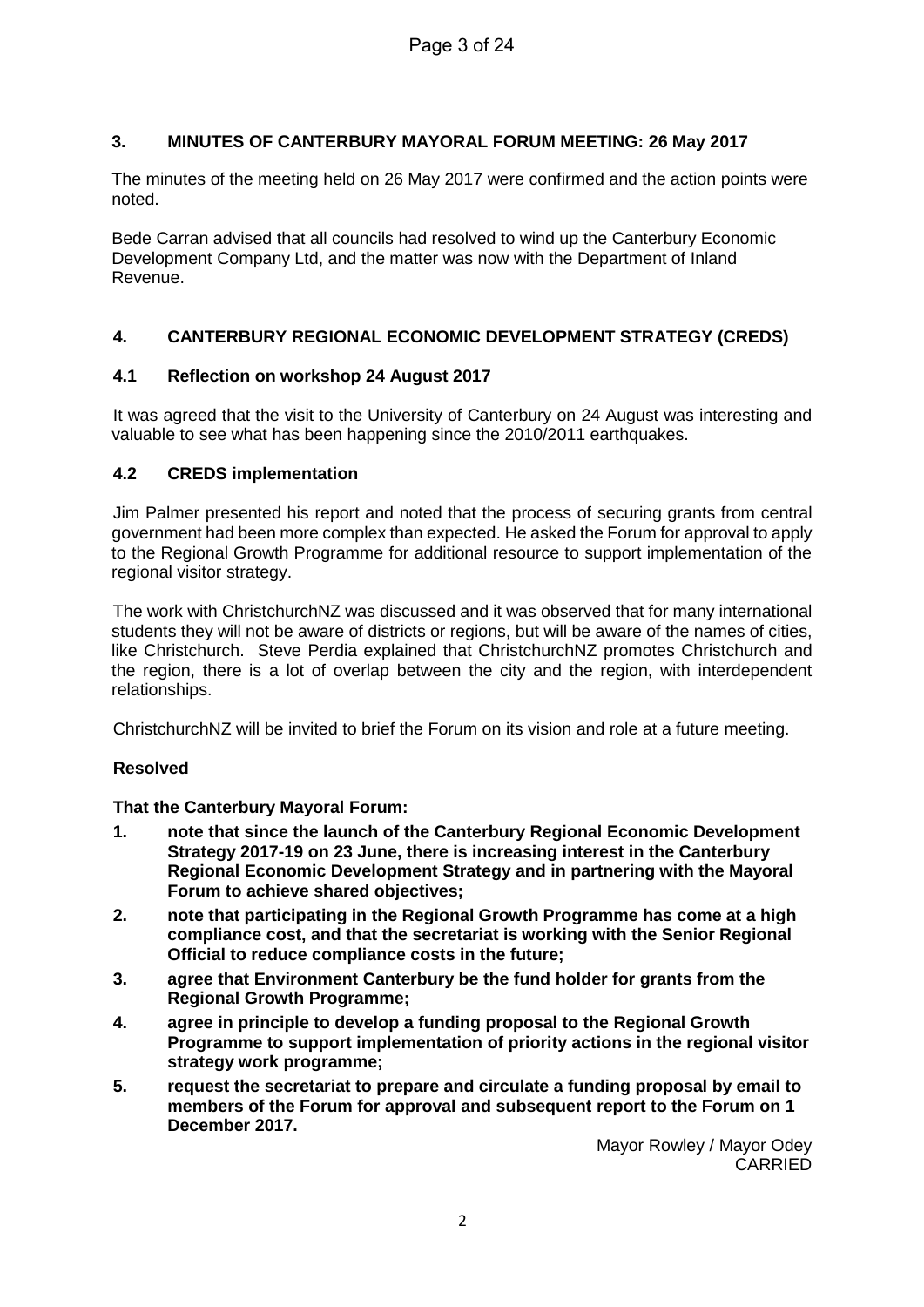#### **5. Communication with incoming Members of Parliament and Ministers**

Jim Palmer presented this report and confirmed that letters from the Forum will also be prepared to list Members of Parliament.

#### **Resolved**

#### **That the Canterbury Mayoral Forum:**

- **1. agree to write to all successful Canterbury Members of Parliament following the Return of the Writ**
- **2. request the secretariat to draft a form letter as outlined in paragraph 1 of the report, to all Canterbury Members of Parliament and circulate this to Forum members for approval by 30 September 2017**
- **3. agree to write to incoming Ministers responsible for economic development, primary industries, finance, transport, environment, communications, tourism and immigration in the week beginning 4 December 2017, as outlined in paragraph 5 of the report**
- **4. request the secretariat to draft letters to incoming Ministers for consideration and approval at the next meeting of the Mayoral Forum on 1 December 2017.**

Mayor Ayers / Mayor Favel CARRIED

#### **6. Reflection on discussion with Local Government Commission**

It was agreed that the discussion with members of the Local Government Commission on Thursday 24 August had been useful. It was also a good opportunity to demonstrate how the Forum is working together, and to keep an eye out for good ideas from other regions.

A letter of appreciation will be sent to the Commission.

#### **7. Informal Discussion with new President Local Government New Zealand**

Mayor David Cull was congratulated on his recent election as President of Local Government New Zealand (LGNZ). It was also noted that Mayor Lianne Dalziel has been elected to National Council as a metro representative.

Mayor Cull reflected on the national council's priorities, with infrastructure funding at the top of the list. The funding of roading and tourism infrastructure is a challenge for many councils, especially those with a small ratepayer base.

LGNZ has two new streams of work:

- Water all aspects of water: quality, availability, iwi rights, allocation, funding of infrastructure, urban water quality and stormwater.
- Climate change LGNZ would welcome central government leadership and supports the apolitical approach as recommended in the Parliament Commissioner for the Environment's report. At the community level the challenge for local government is adaptation and especially mitigation e.g. sea-level rise and flooding.

While many decisions are best made close to local communities, there are issues that would benefit from central government direction, for example housing. Each issue needs to be evaluated.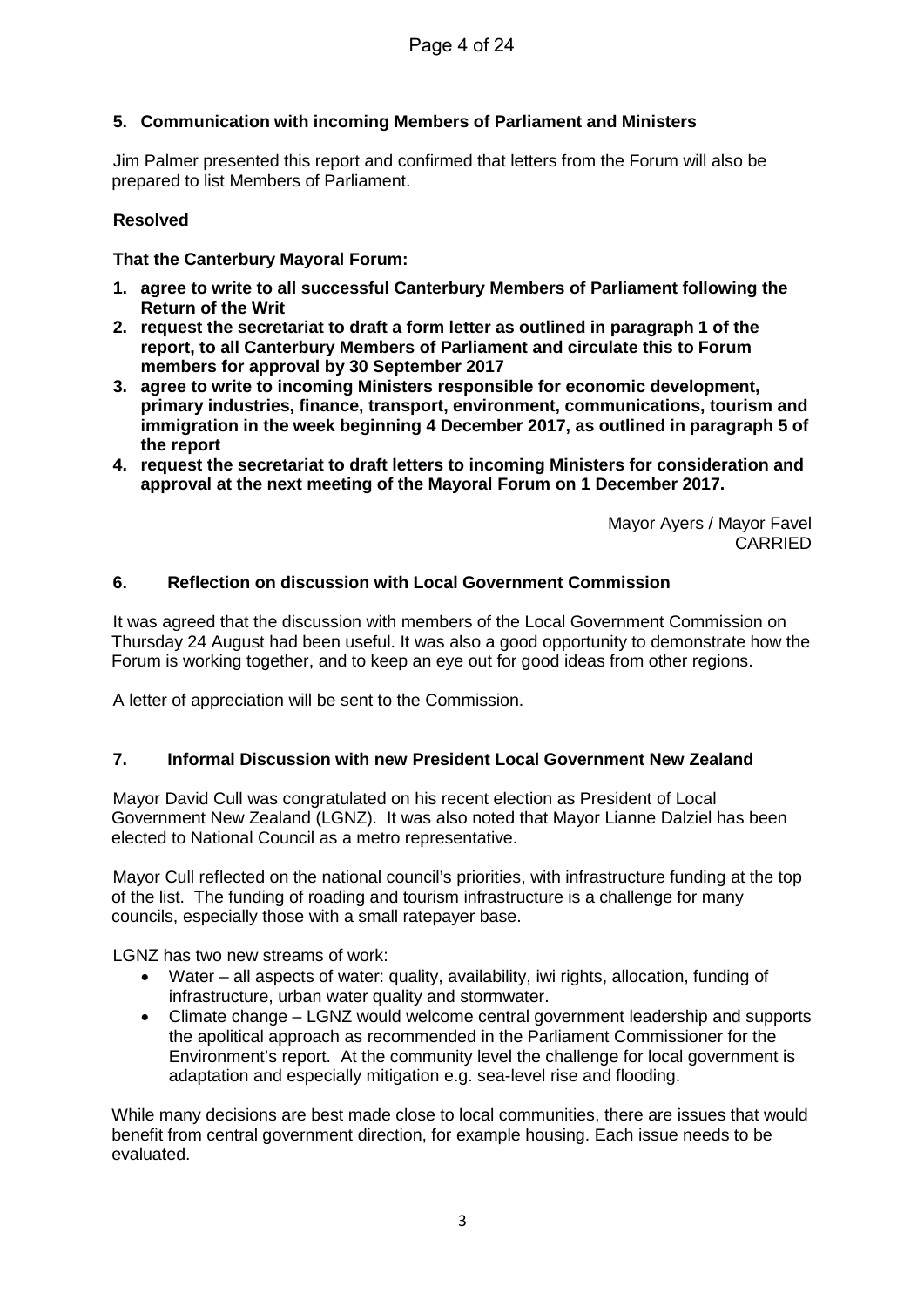Local Government needs to provide a united face to central government and ensure that the government is aware of LGNZ initiatives. Mayor Cull commended Selwyn District Council for arranging the young members' retreat for November 2017.

Mayor Cull advised that LGNZ is hosting the second China/New Zealand Mayoral Forum in Wellington in December 2017. Following the wonderful hospitality shown to New Zealand Mayors at the first forum, LGNZ is committed to creating a quality event.

Picking up on the relationship between central and local government, Helen Wyn advised that she had recently been appointed to lead a central-local government partnership group within the Department of Internal Affairs. This group will be working across central government and with local government to provide alignment. She will be contacting chief executives to arrange meetings to discuss this.

Mayor Dalziel thanked Mayor Cull for his presentation and the meeting adjourned between 10.06 and 10.26 am.

#### **8. Canterbury Water Management Strategy**

Mayor Dalziel welcomed Dr Andy Pearce, chair of the Canterbury Water Management Strategy (CWMS) Regional Committee, and Cr Claire McKay, Environment Canterbury Councillor to the meeting.

She invited Mayor Dalley to remind the Forum of the history of the CWMS.

#### **8.1 How it all began**

Mayor Dalley explained that the CWMS was developed as a new way of decision making based on collaboration. The experience of droughts in North Canterbury and the effects on families and communities required measures to drought-proof Canterbury.

The new approach was proposed to replace the adversarial decision-making process through the Environment Court that was protracted and acrimonious. The Mayoral Forum supported the collaborative process and the inclusion of cultural, environmental, tangata whenua and economic values.

Ten zone committees were established as joint committees with the local councils and the regional council. The zone committees developed Zone Implementation Programmes that were then inputted into the sub-regional Resource Management Act plans prepared by the regional council. The Regional Committee, a committee of the regional council with zone committee and community members, has developed a Regional Implementation Programme.

#### **8.2 CWMS targets report 2017**

Cr McKay, the water portfolio lead for Environment Canterbury, explained that the CWMS work was being incorporated in the the regional council's work and was the council's top priority. She encouraged Forum members to share the target report with their councils and their communities.

Dr Pearce spoke to the *CWMS Targets Progress Report 2017* and the covering report. He thanked Dann Olykan and the team for an accurate, balanced and complete report.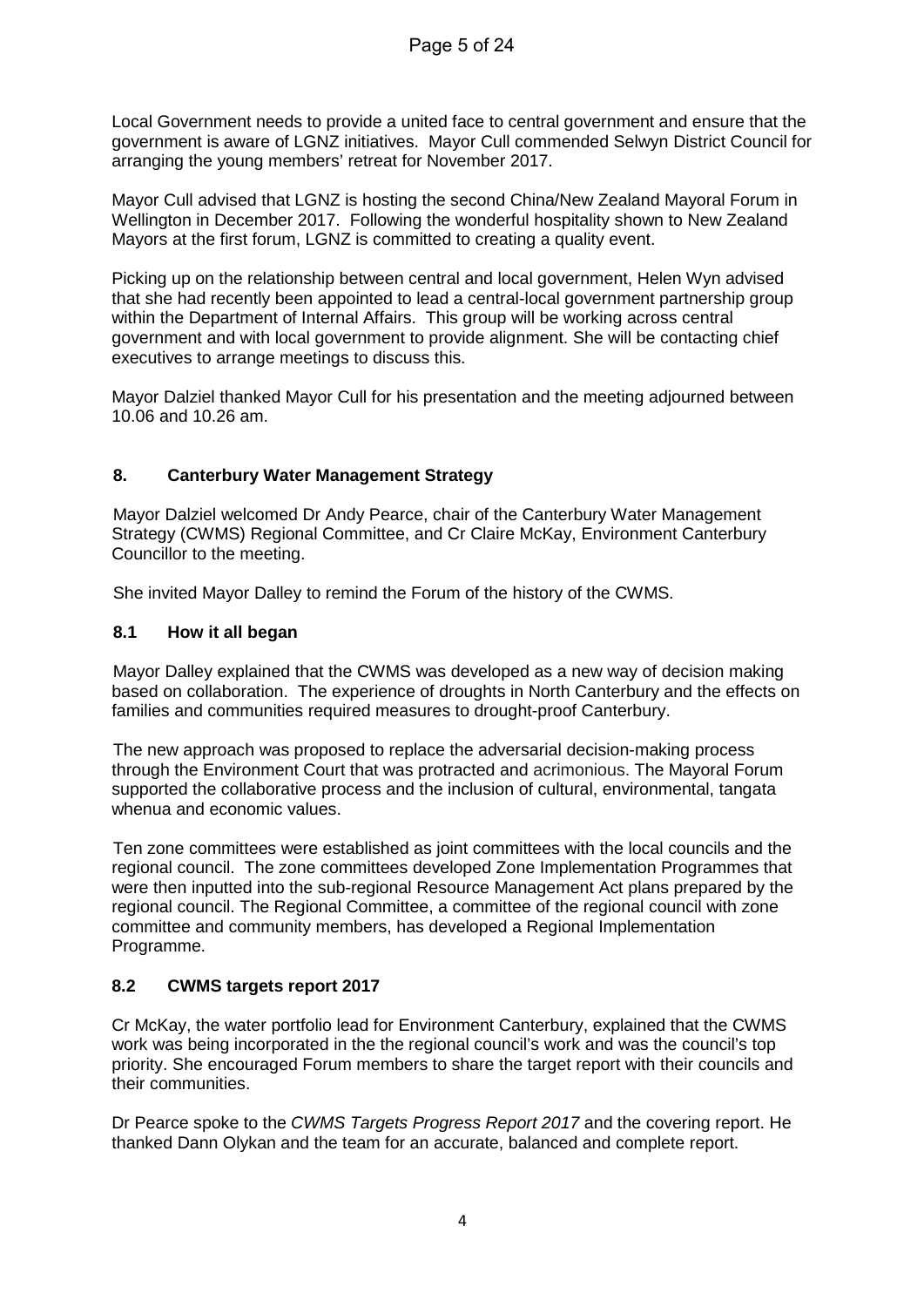He drew members' attention to the information on source water quality and nitrate concentration trends on pages 30 and 31 of the targets progress report. The Regional Committee is concerned to achieve real-world outcomes and while much is being done to improve water quality it will take time for the water quality to improve and the nitrate concentrations to decrease.

Targets have been set for 2020 and 2040 but currently there is nothing in between. The Regional Committee would like to fill that gap and review the existing targets. With Mayoral Forum support, the Committee will develop a process with the CWMS team to do this.

The matter of the focus on rural activities and farmers being unfairly targeted was raised. Dr Pearce advised that the CWMS is not ignoring urban issues and the Christchurch West-Melton Zone Committee was doing a lot of work to clean up urban rivers and prevent pollution.

It was agreed that the whole water quality issue needs to be addressed including towns, cities and rural. The strength of the zone committee approach is that it is catchment based. Members expressed their faith in the CWMS and in Environment Canterbury's work to deliver the CWMS.

The need to set realistic targets in a collaborative way through an open public conversation was stressed. These targets need to be measurable and possible to achieve. For people to have realistic expectations they need to be informed by science.

In response to a question regarding climate change, the forum were advised that the models used to look at water storage and infrastructure included climate change predictions.

#### **Resolved**

#### **That the Canterbury Mayoral Forum:**

- **1. receive Canterbury Water Management Strategy Targets Progress Report 2017; and**
- **2. approve the Canterbury Water Management Strategy Targets Progress report 2017 for publication**

Mayor Broughton / Mayor Smith CARRIED

#### **8.3 National Water Initiatives**

Caroline Hart, Programme Manager Environment Canterbury, presented the report on page 17 of the agenda. Included in the report was a summary of Environment Canterbury's submission to the National Policy Statement for Freshwater Management 2014. Ms Hart undertook to circulate a copy of Hon Tolley's Cabinet paper on a review of 3 Waters.

The implications of the Havelock North enquiry were discussed and it was noted that it was important to work with central government, and for central government to develop policy on issues such as the use of copper. Councils also need to work collaboratively with each other.

#### **Resolved**

#### **That the Canterbury Mayoral Forum:**

**1. note the update on national water initiative and share this information with member councils.**

Cr Steve Lowndes / Mayor Ayers CARRIED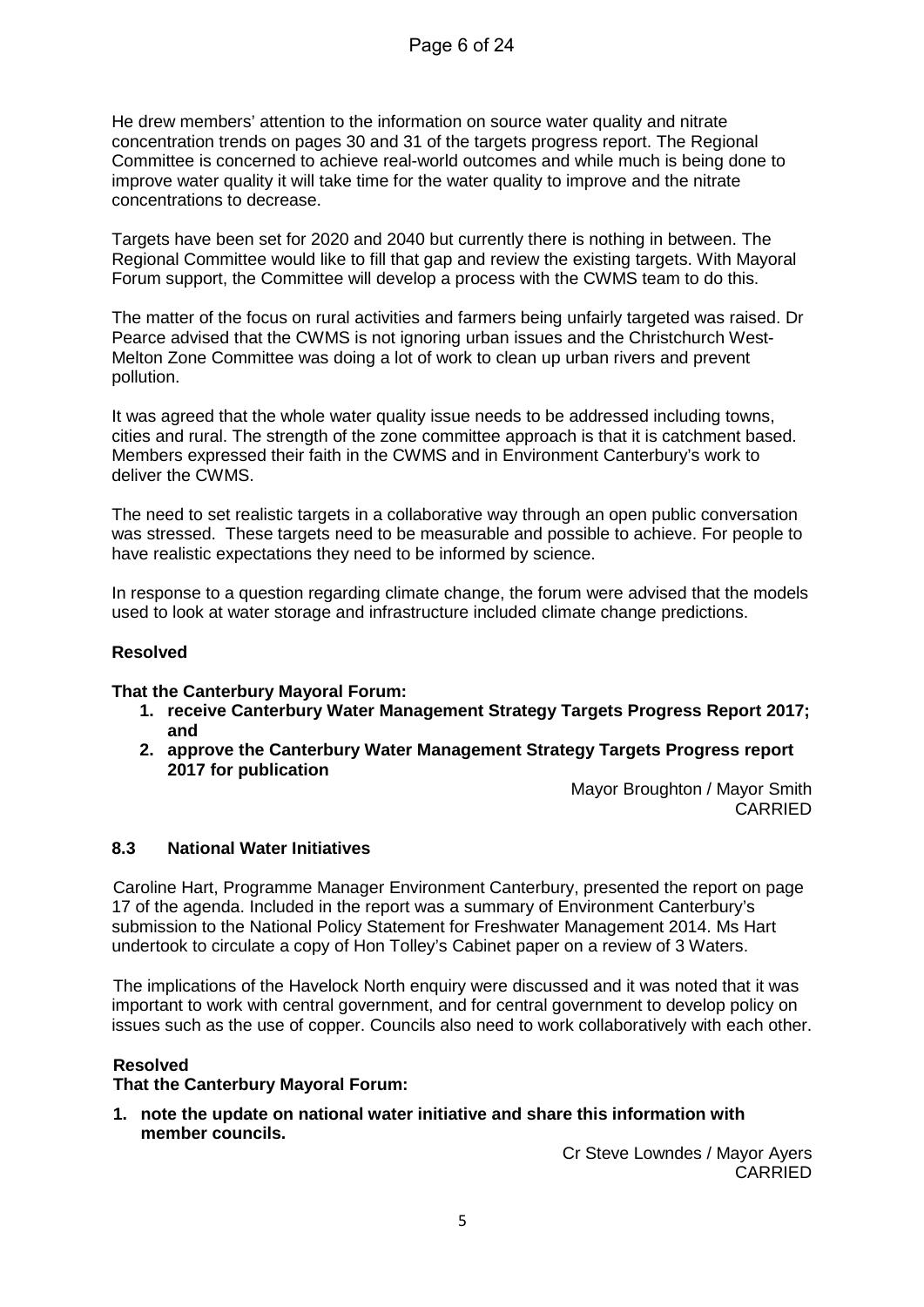#### **9. Chief Executives Forum report**

Jim Palmer presented the report on page 22 of the agenda that included an updated threeyear work programme and a review of recent submissions and advocacy to central government.

#### **That the Canterbury Mayoral Forum:**

**1. confirm that the three-year work programme 2017-2019 reflects the Canterbury Mayoral Forum's priorities for 2017 (and beyond).**

Mayor Broughton / Mayor Smith CARRIED

#### **10. GENERAL BUSINESS**

#### **10.1 Region-to-region Memorandum of Understanding with Nagano Prefecture**

. Mayor Dalziel spoke to the report on p 34 regarding an approach from Nagano Prefecture, Japan, to develop a region-to-region relationship.

#### **That the Canterbury Mayoral Forum:**

- **1. agree in principle to develop a region-to-region relationship with Nagano Prefecture, Japan**
- **2. direct the secretariat to circulate information that Mayors can share and discuss with member councils and report back to the Mayoral Forum meeting on 1 Decembner 2017.**

Mayor Dalziel / Mayor Odey CARRIED

#### **10.2 Farewell to Wayne Barnett**

On behalf of the Canterbury Mayoral Forum Mayor Dalziel thanked Wayne Barnett for his contribution to the Chief Executives and Mayoral Forums over the last five years and wished him well for his move to Marlborough.

#### **10.3 Multi-Use Arena**

Mayor Dalziel advised that her council had just received a pre-feasibility report from the Government on a Canterbury Multi-Use Arena. It was agreed to discuss this matter at the next meeting of the Forum to be held on 1 December 2017.

#### **10.4 Secretariat changes**

Noting that Anna Puentener was moving from the Secretariat to a new role at Environment Canterbury as Executive Officer to CE Bill Bayfield, Mayor Favel thanked Anna for her work and professionalism in her support to Forum.

#### **CLOSURE**

The meeting closed at 12.26 pm.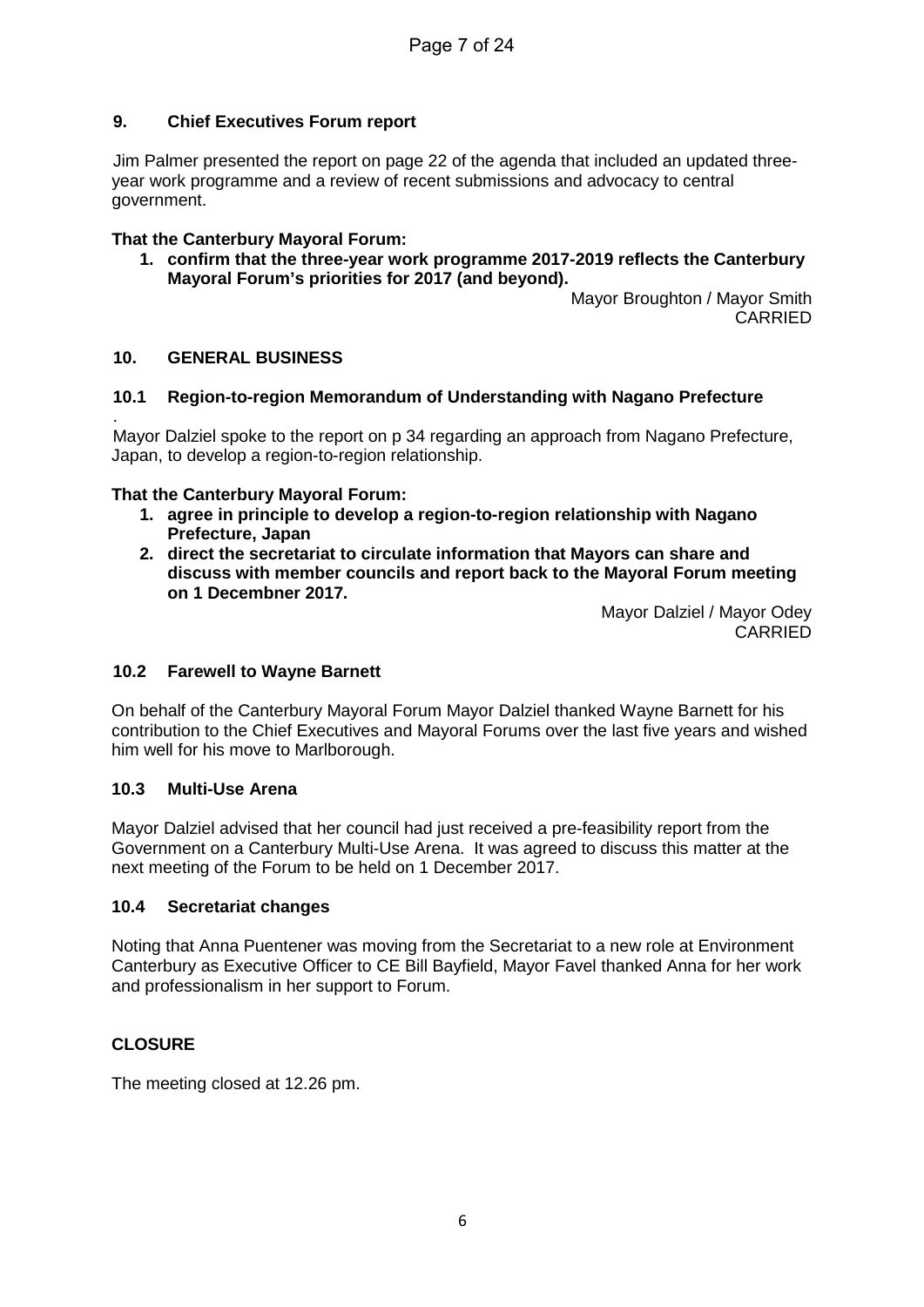# Action Points **Canterbury Mayoral Forum**

#### As at 18 December 2017

| <b>Forum</b><br>Date | <b>Subject</b>                                                                                                                                                            | <b>Actioned by</b>          | <b>Deadline</b> | <b>Status</b>                                                                                                                                                                                       |
|----------------------|---------------------------------------------------------------------------------------------------------------------------------------------------------------------------|-----------------------------|-----------------|-----------------------------------------------------------------------------------------------------------------------------------------------------------------------------------------------------|
| 26 May 2017          | <b>Case for Canterbury</b>                                                                                                                                                |                             |                 |                                                                                                                                                                                                     |
|                      | Review costings (video) in proposed request for funding,<br>and approach potential co-funders to invest                                                                   | Jim Palmer /<br>Secretariat | 25 Aug 2017     | To be progressed once Regional Growth<br>Programme funds are released and CREDS<br>Project Manager is in place, but work continues<br>with ChristchurchNZ on Christchurch and<br>Canterbury stories |
| 25 Aug 2017          | Develop funding proposal to Regional Growth Programme<br>for fixed-term employee or contractor to support<br>implementation of regional visitor strategy priority actions | Secretariat                 | 15 Sep 2017     | No action – pending resolution of outstanding<br>funding and clarity about future of the Regional<br>Growth Programme                                                                               |
| 1 Dec 2017           | Circulate ChristchurchNZ presentation slides                                                                                                                              | Secretariat                 | 18 Dec 2017     | Complete                                                                                                                                                                                            |
| 1 Dec 2017           | Invite Minister for Local Government to March meeting                                                                                                                     | Secretariat                 | 18 Dec 2017     | Complete                                                                                                                                                                                            |
| 1 Dec 2017           | Write to Church Property Trustees about fundraising for<br><b>Christ Church Cathedral reinstatement</b>                                                                   | Chair / secretariat         | 18 Dec 2017     | Complete                                                                                                                                                                                            |
| 1 Dec 2018           | Work with lead Mayors to draft a programme for working<br>dinners in 2018, to involve members of the CREDS<br>reference group                                             | Secretariat                 | 2 Mar 2018      | In progress                                                                                                                                                                                         |
| 1 Dec 2018           | Write to Lisa Tumahai - congratulations on election as<br>Kaiwhakahaere, TRONT, and initiating a renewed<br>conversation about her participation in the Mayoral Forum     | Chair / Secretariat         | 18 Dec 2017     | Complete                                                                                                                                                                                            |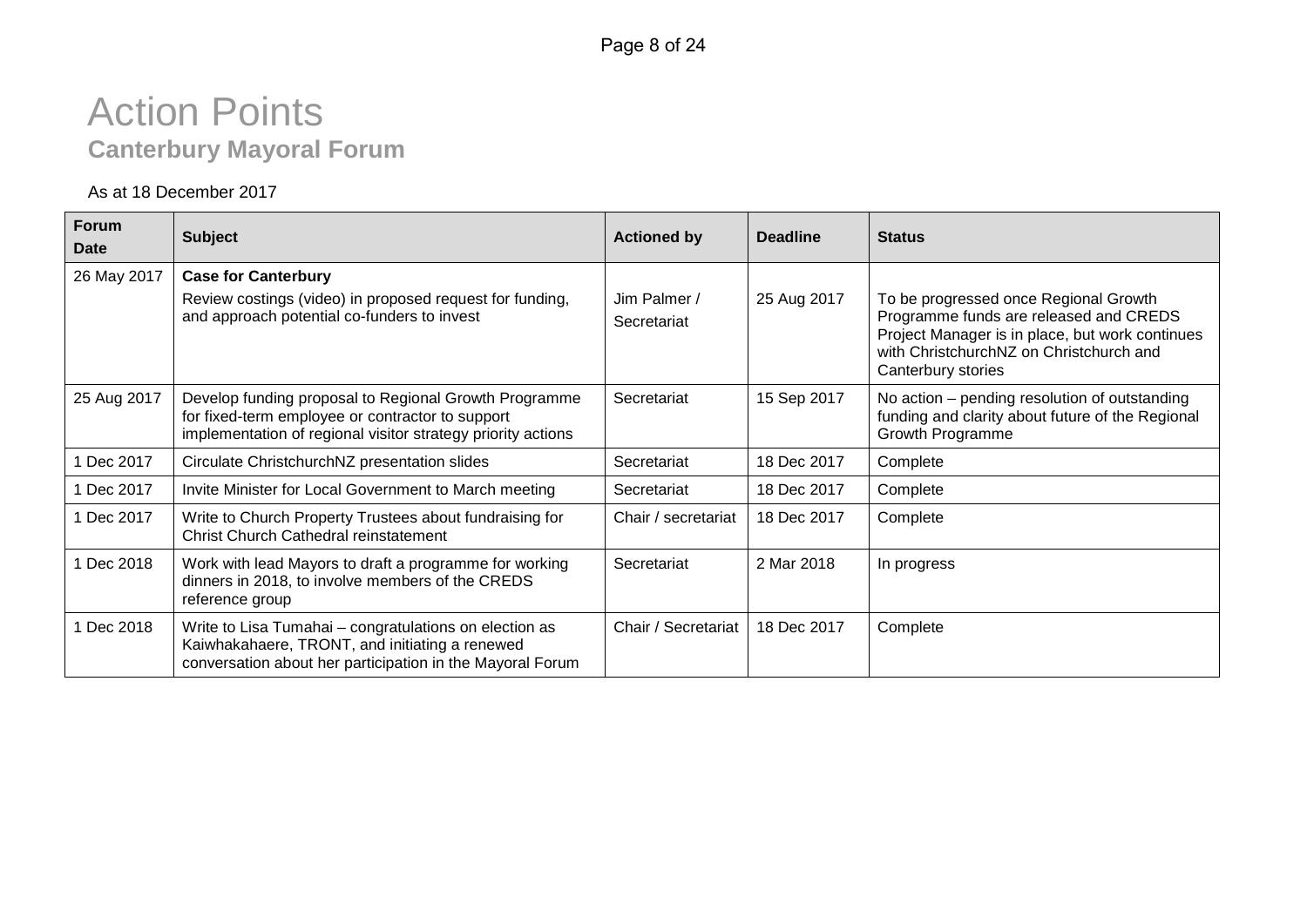# Canterbury Mayoral Forum Theorem 6

**Date:** 1 December 2017 **Presented by:** Cr Claire McKay, Environment Canterbury

## Government and the Canterbury Water Management Strategy (CWMS)

#### Purpose

1 This paper highlights aspects of the new Government's programme of work that are relevant to the CWMS, discusses implications for Canterbury and implementation of the CWMS, and recommends actions and advocacy messages for Canterbury Mayors.

#### Recommendations

That the Canterbury Mayoral Forum:

- 1 **agree** on key messages about the implications of the new Government's work programme on the CWMS and specific areas of concern
- 2 seek opportunities to influence the work programme with key Ministers.

#### **Background**

- 2 New Zealand's new Government was formed in October 2017 by way of a Coalition Agreement between the New Zealand Labour Party and the New Zealand First Party, and a Confidence and Supply Agreement between the New Zealand Labour Party and the Green Party of Aoteaora New Zealand.
- 3 The programme of work for the first Parliamentary term was outlined on 8 November by Her Excellency The Rt Hon Dame Patsy Reddy, GNZM, QSO, Governor-General of New Zealand, on the occasion of the State Opening of Parliament.
- 4 This paper describes the aspects of the programme that are relevant to the Canterbury Water Management Strategy, and discusses implications and recommended actions for Canterbury Mayors. Further detail about each of the priorities and its implications is found in Table 1.

#### Key Ministerial appointments relevant to the CWMS

- 5 The new Local Government Minister is Hon Nanaia Mahuta, a role she last held in the fifth Labour Government. She is also the Associate Minister for the Environment and Minister for Māori Development.
- 6 Other relevant appointments include:
	- Hon David Parker: Environment, Economic Development and Trade and Export Growth
	- Hon Damien O'Connor: Agriculture, Biosecurity and Rural Communities
	- Hon Shane Jones: Infrastructure, Forestry and Regional Economic Development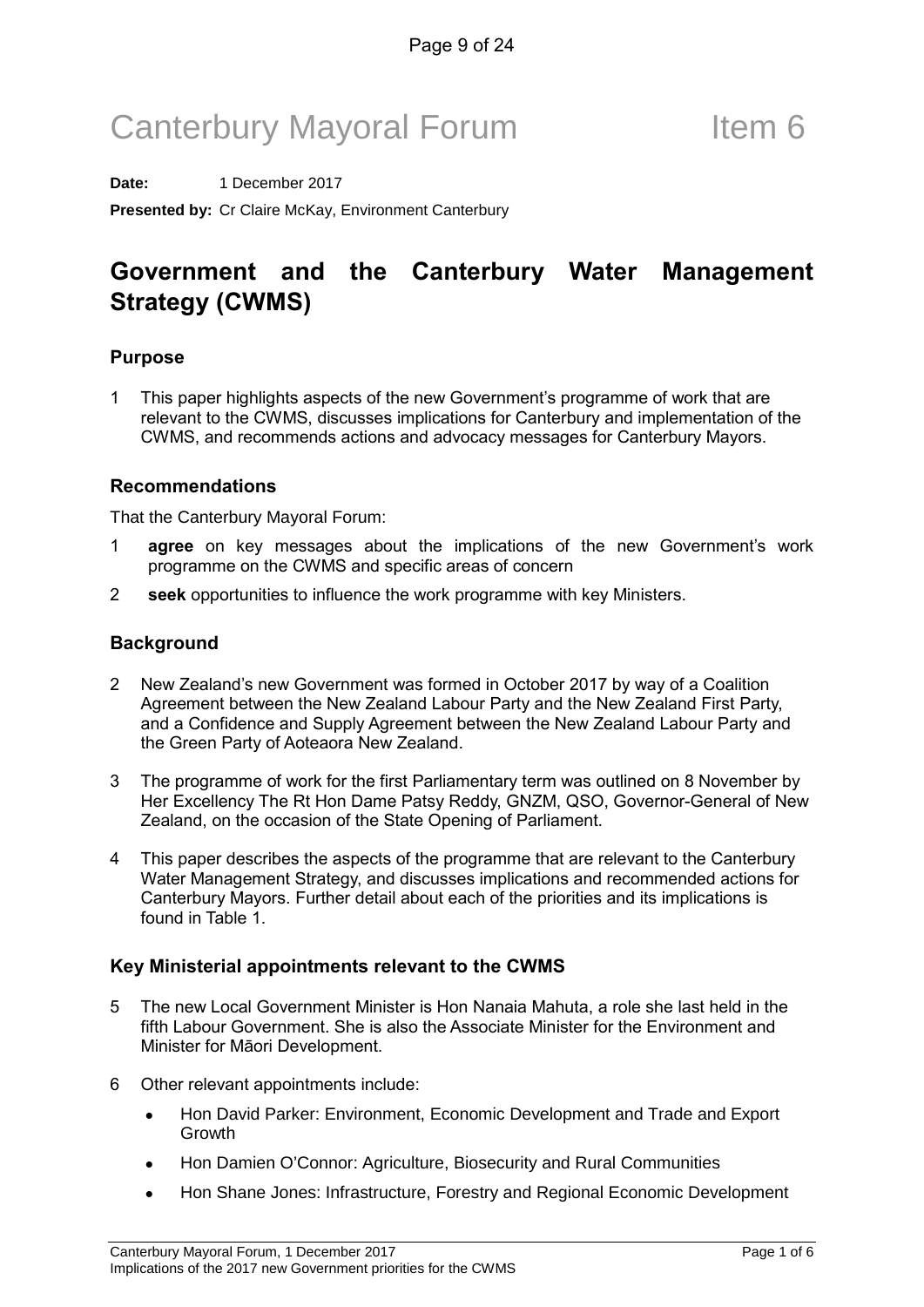- Hon James Shaw: Climate Change
- Hon Eugenie Sage: Conservation, Land information and Associate Minister for the Environment.

#### The new Government's priorities

#### Aspects that are well aligned with the CWMS

- 7 Freshwater management is highly complex, resource intensive and in many places will take years for progress to be realised. In Canterbury, through the CWMS, we have already made a large investement in planning, research and modelling, rural and urban infrastructure, practical biodiversity projects, community engagement, and structural changes to our organisations and the way we work.
- 8 The new Government's initial priorities, while light on detail at this stage, are in many respects well aligned with the CWMS, focusing on:
	- improving water quality
	- protecting and restoring lakes and rivers
	- better monitoring and control of nutrients and sediment
	- collaborative water management and working with mana whenua
	- using strong enforcement tools while working alongside communities
	- utilising strong research
	- more resources for biodiversity
	- growing a productive economy and encouraging new technology, skills and training
	- action on climate change.
- 9 The Government appears to be taking time to think through its water-related policies and actions, a fact that also gives Canterbury, with its focus on the CWMS, time to continue implementation and participate in conversations with Ministers about future changes before and as they happen.

#### Potential implications for the CWMS

10 Canterbury is well advanced with implementation of the CWMS. Aspects of the new Government's priorities that might impact on progress made to date as well as planned work are listed below, along with recommended Mayoral Forum key messages for the government.

#### Water quality, regulation, planning and reporting

11 The current focus of the CWMS across Canterbury is on implementation of practical projects. The Government's indication that ramping up of standards and regulatory instruments is likely may divert resources away from implementation, and may frustrate communities who have already committed time and resources. There are likely to be resource implications for local authorities if asked to contribute data and interpretation for the new comprehensive set of environmental, social and economic sustainability indicators. As yet it is unknown whether the Resource Management Act 1991 will be reviewed and/or amended, or whether recent amendments will be revisited.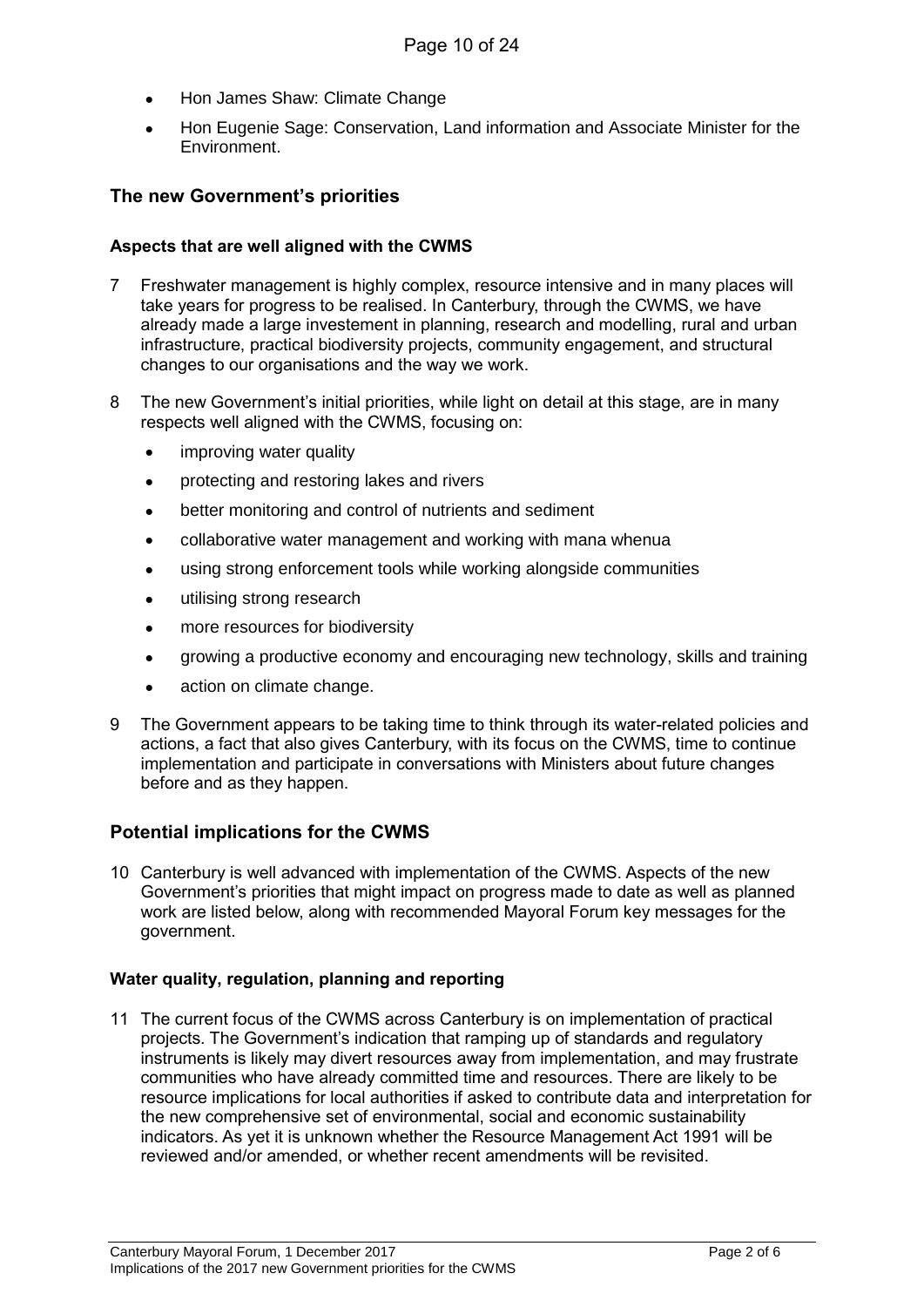*Recommended Mayoral Forum key message: Request time and space to work through the already complex set of water refoms, and to ensure that significant changes in approach are not added to the current load without careful consideration and consultation.*

#### Urban water quality

12 Territorial Authority work programmes to manage urban water quality improvements in Canterbury are already stretched. Assistance with funding and technical options is required in some districts, and there are complex challenges in urban water management for areas with high tourist/short term stay numbers, or areas affected by climate change. As yet there is uncertainty about if, when and how the Department of Internal Affairs' 3 Waters Review will proceed, which will need to be considered alongside the outcomes we are awaiting from the Havelock Drinking Water Inquiry. There has been some discussion about possible funding mechanisms such as Phil Twyford's targeted infrastructure bond.

Recommended Mayoral Forum key message: Request support for, funding of, and involvement in urban water issues (three waters).

#### **Infrastructure**

13 The Government has stated that existing Crown investments in irrigation will be honoured, but that government support for irrigation will not grow. Development of irrigation infrastructure in Canterbury is not just about enabling intensified farming. It is about water security and is multi-purpose, as it assists with river flows,groundwater recharge, environmental restoration, drinking water, recreation and climate change resilience. Canterbury's work on 'infrastructure' is carefully planned to ensure we meet multiple CWMS targets.

Recommended Mayoral Forum key message: Seek opportunities to help Government understand the multi-dimensional benefits of water infrastructure.

#### **Biodiversity**

14 Canterbury is well-advanced in biodiversity work, with substantial science investment, practical planting projects underway, and local knowledge and involvement. Additional funding and support for biodiversity is welcomed, and will be useful for dealing with the legacy issues associated with Whakaora Te Waihora, Wainono Lagoon and Te Roto o Wairewa/Lake Forsyth. We note that any additional plantation forestry planting needs to minimise the risk of any more wilding pines.

Recommended Mayoral Forum key message: Encourage Government to work with local government to protect and enhance biodiversity, including for Canterbury's special lakes, and leverage existing Canterbury funding and community involvement opportunities. Highlight the challenges Canterbury has with wilding pines and ensure that any additional biodiversity planting minimises the risk of exacerbating the problem.

#### Climate change

15 In Canterbury, consideration of climate change is an important part of water management and economic development work; for example, through emphasis on water use efficiency, setting environmental limits through sub-regional Plans, science modelling and monitoring, the CWMS programme of irrigation infrastructure, water storage and drought management, hazard management and driving technical innovation in the agricultural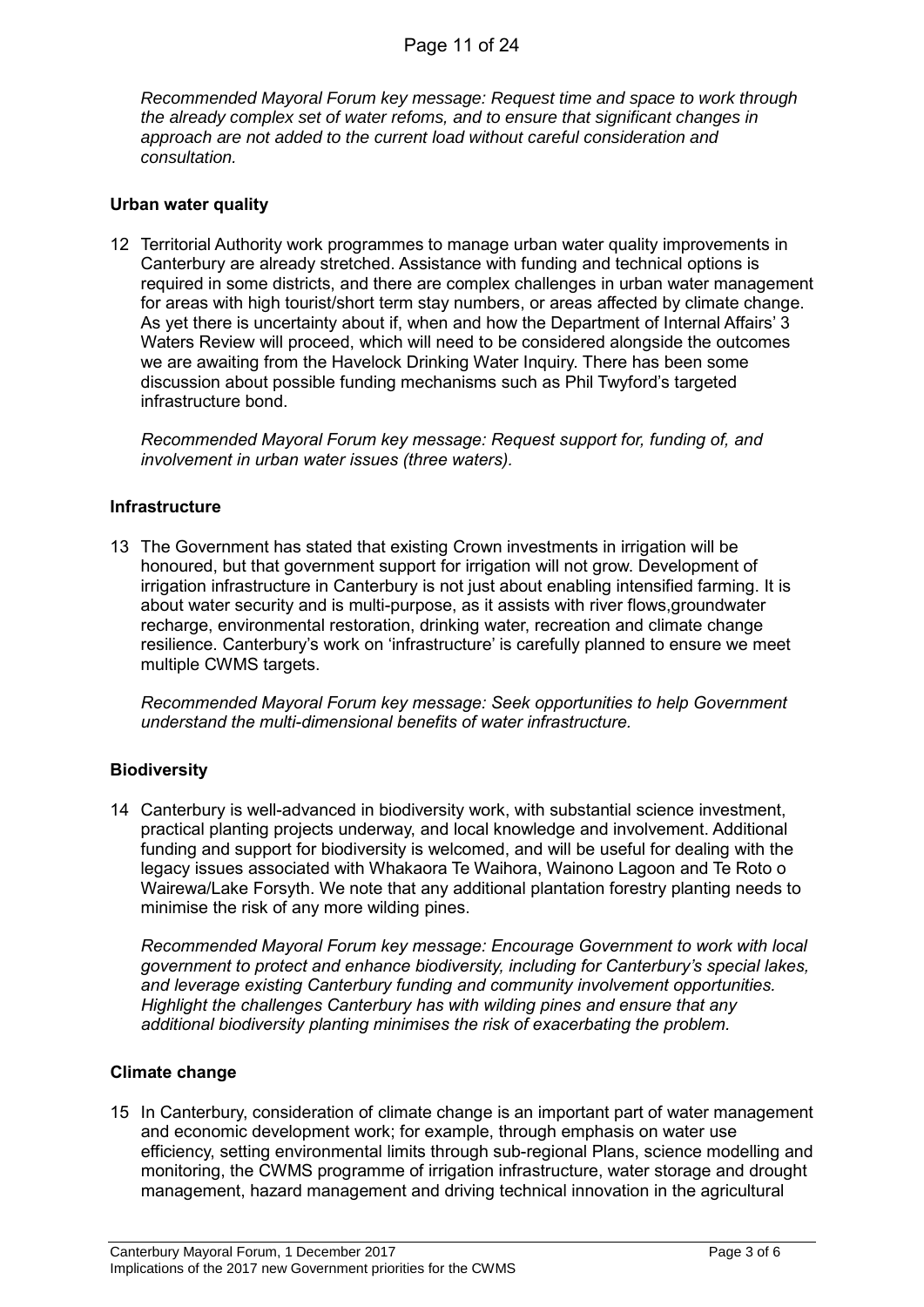sector. We note that there remain questions over the role of local goverment that need to be discussed.

Recommended Mayoral Forum key message: welcome climate change conversations and ask to be involved, including decisions on the role of local government.

#### Economy

16 The Government's priorities for growing a productive economy and encouraging new technology and skills and training is strongly in line with the focus of the Mayoral Forum. The Mayoral Forum's prioritisation of fast broadband in rural Canterbury was to enable technology innovation and uptake for more efficient water use, precision agriculture, and value-added production. The CWMS is about working towards all ten target areas at once, and acknowledging the interconnected nature of the economy, environment and society.

Recommended Mayoral Forum key message: Seek opportunities to help Government understand the parallel development aspect of the CWMS: working on all ten targets at once.

#### Summary

17 The Government's priorities for the first term are well aligned with the CWMS. Detail on some aspects is light, giving the Mayoral Forum opportunities to work with central government to achieve common objectives in freshwater management. Canterbury's experience with the CWMS is a rich resource for policy learning and development, and we have much to show policy makers about practical work to improve rural and urban water quality, shifting to more sustainable land uses, and adapting to climate change.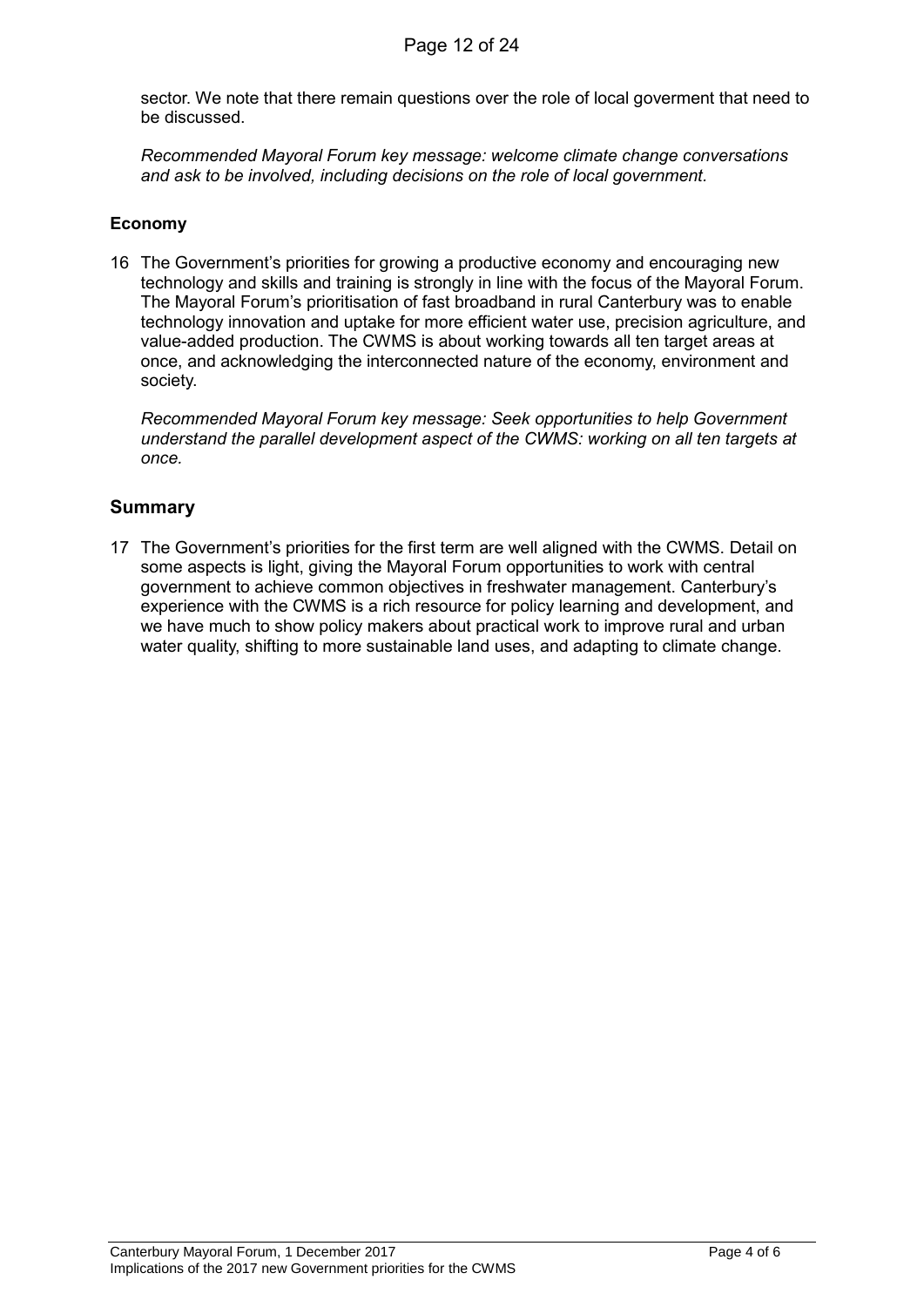#### **Key messages for Mayoral Forum**

Request support for, funding of and involvement in local government on urban water issues (three waters)

Request time and space to work through the already complex set of water reforms, and to ensure that significant changes in approach are not added to the current load without careful consideration and consultation

| <b>Government Programme</b>                                                                                                                                                                                                                                                                                                                                                                                                                                                                                                                                                                                                                                                                                                                                                                                                                                                                                                                    | <b>Implications for CWMS</b>                                                                                                                                                                                                                                                                                                                                                                                                                                                                                                                                                                                                                                                                                                                                                                                                                                                                                 |  |  |
|------------------------------------------------------------------------------------------------------------------------------------------------------------------------------------------------------------------------------------------------------------------------------------------------------------------------------------------------------------------------------------------------------------------------------------------------------------------------------------------------------------------------------------------------------------------------------------------------------------------------------------------------------------------------------------------------------------------------------------------------------------------------------------------------------------------------------------------------------------------------------------------------------------------------------------------------|--------------------------------------------------------------------------------------------------------------------------------------------------------------------------------------------------------------------------------------------------------------------------------------------------------------------------------------------------------------------------------------------------------------------------------------------------------------------------------------------------------------------------------------------------------------------------------------------------------------------------------------------------------------------------------------------------------------------------------------------------------------------------------------------------------------------------------------------------------------------------------------------------------------|--|--|
| <b>Water Quality</b><br>Higher water quality standards for urban and rural using<br>$\bullet$<br>measurements which take into account seasonal differences<br>Protect and restore lakes and rivers, which can only happen if<br>$\bullet$<br>all water users and the government work together<br>Government will offer young people without jobs the<br>$\bullet$<br>opportunity to work to improve the health of this country's<br>waterways, with the aim of restoring them to a swimmable<br>state within a generation<br>Support given to regional councils to better monitor and<br>$\bullet$<br>control nutrients and sediments in waterways<br>Action will be taken on improving cities' water quality, with<br>$\bullet$<br>higher water quality standards for both urban and rural areas<br>Agriculture sector will be assisted to improve water quality<br>$\bullet$<br>and to shift to more sustainable land uses, such as forestry | Well aligned with CWMS in terms of:<br>Improvements to water quality<br>Protecting and restoring lakes and rivers<br>Better monitoring and control of nutrients and sediments<br>Collaboration and water users and govt working together<br><b>Changes that may impact:</b><br>CWMS focus is on implementation. Caution that stability in regulation and planning is needed<br>to implement the CWMS. Ramping up of standards, regulatory instruments and enforcement of<br>freshwater management may affect implementation<br>TA work programmes for urban water infrastructure (3 waters) are stretched. Assistance with<br>funding and technical options are required in some districts, and there are challenges for areas<br>with high tourist/short term stay numbers, or areas affected by climate change. As yet there is<br>uncertainty about if, when and how the DIA 3 Waters Review will proceed |  |  |
| Water-related planning and decision-making<br>Take steps to improve our resource management system,<br>$\bullet$<br>with better spatial planning and better enforcement<br>Manaakitanga and kaitiakitanga and whanaungatanga inform<br>$\bullet$<br>our decision-making, and all communities are empowered<br>Consider what treaty relationship might look like after<br>$\bullet$<br>historical grievances are settled<br>Work to increase Research and Development spending to<br>$\bullet$<br>2% of GDP over ten years<br>No resource rentals for water in the first term of Parliament<br>$\bullet$<br>Commercial users who profit from bottling water and<br>$\bullet$<br>exporting it overseas will pay a royalty                                                                                                                                                                                                                        | Well aligned with CWMS in terms of:<br>Working with mana whenua and empowering communities<br>Utilising strong research<br>Using enforcement tools for environmental protection alongside working with communities<br><b>Changes that may impact:</b><br>Ramping up standards, regulatory instruments, enforcement of freshwater management may<br>affect implementation<br>Implications of increased data collection/interpretation for new comprehensive set of<br>environmental, social and economic sustainability indicators                                                                                                                                                                                                                                                                                                                                                                            |  |  |
| <b>Irrigation Infrastructure</b><br>Existing Crown investments in irrigation will be honoured, but<br>government support for irrigation will not grow                                                                                                                                                                                                                                                                                                                                                                                                                                                                                                                                                                                                                                                                                                                                                                                          | <b>Changes that may impact:</b><br>Risk of impact on future irrigation scheme. Irrigation infrastructure in Canterbury is multi-<br>purpose, including to assist with river flows and groundwater recharge, environmental<br>restoration, drinking-water, recreation and climate change resilience. Canterbury's work on<br>'infrastructure' is carefully planned to ensure we meet multiple CWMS targets<br>Changes to MPI and Crown Irrigation may impact on this aspect of CWMS                                                                                                                                                                                                                                                                                                                                                                                                                           |  |  |
| <b>Biodiversity</b><br>Increase funding for Department of Conservation<br>More support for National Science Challenges<br>٠<br>No new mines on conservation land                                                                                                                                                                                                                                                                                                                                                                                                                                                                                                                                                                                                                                                                                                                                                                               | Well aligned with CWMS in terms of:<br>Meeting CWMS biodiversity targets (preventing further loss & protection)<br>Regional Council's proposed increase in biodiversity priority and funding in 2018 LTP<br>Changes that may impact:<br>• Additional plantation forestry planting needs to minimise the risk of wilding pines                                                                                                                                                                                                                                                                                                                                                                                                                                                                                                                                                                                |  |  |

#### Table 1: Implications of new 2017 Government and policy on the Canterbury Water Management Strategy (CWMS) Page 13 of 24

Request space and time to implement and test effectiveness before too many changes.

Help inform Government's understanding of the value of non-regulatory interventions in collaborative community governance of freshwater

Seek opportunities to help Government understand the multi-dimensional benefits of irrigation

Encourage Government to work with local government to protect and enhance biodiversity including for Canterbury's special lakes and leverage existing Canterbury funding and community involvement opportunities.

Highlight the challenges Canterbury has with wilding pines and ensure that any additional biodiversity planting minimises the risk of exacerbating the problem.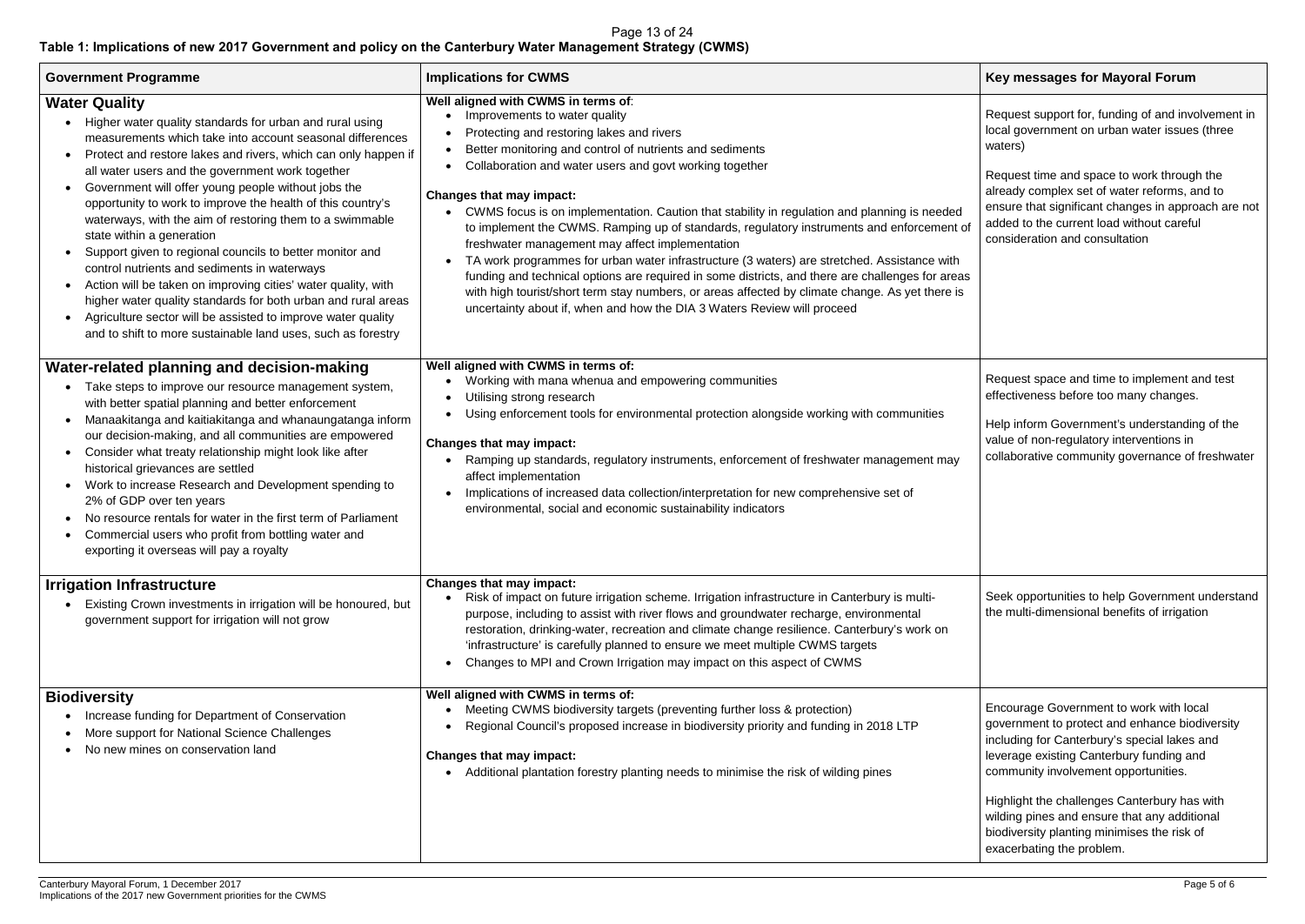### **Key messages for Mayoral Forum**

Highlight the challenges Canterbury has with wilding pines and ensure that any additional biodiversity planting minimises the risk of exacerbating the problem

Seek opportunities to help Government understand the parallel development aspect of the CWMS: working on all ten targets at once

| <b>Government Programme</b>                                                                                                                                                                                                                                                                                                                                                                                                                                                                                                                                                                                                      | <b>Implications for CWMS</b>                                                                                                                                                                                                                                                                                                                                                                                                                                                                                                                                                                                                                                                                                                              |  |  |  |
|----------------------------------------------------------------------------------------------------------------------------------------------------------------------------------------------------------------------------------------------------------------------------------------------------------------------------------------------------------------------------------------------------------------------------------------------------------------------------------------------------------------------------------------------------------------------------------------------------------------------------------|-------------------------------------------------------------------------------------------------------------------------------------------------------------------------------------------------------------------------------------------------------------------------------------------------------------------------------------------------------------------------------------------------------------------------------------------------------------------------------------------------------------------------------------------------------------------------------------------------------------------------------------------------------------------------------------------------------------------------------------------|--|--|--|
| Productive economy, regional development and<br>biosecurity<br>Working smarter, with new technologies, reducing the export<br>of raw commodities and adding more value in New Zealand.<br>E.g. increasing skills and training, and more research and<br>development to add value to dairy products and to create<br>new technologies<br>Investment in regional infrastructure and broadband<br>\$1 billion per annum Regional Development (Provincial<br>Growth) Fund including planting a billion more trees in ten<br>years, increase to MPI Biosecurity NZ resourcing and Select<br><b>Committee Inquiry into Biosecurity</b> | Well aligned with CWMS in terms of:<br>Growing a productive economy and encouraging new technology and skills and training – e.g.<br>Mayoral Forum's prioritisation of fast broadband in rural Canterbury was to enable technology<br>innovation and uptake for more efficient water use and for precision agriculture<br>Managing biosecurity risks<br><b>Changes that may impact:</b><br>See comments on need for care with implications of new trees on wilding pines in 'Biodiversity'<br>row above                                                                                                                                                                                                                                   |  |  |  |
| <b>Climate change</b>                                                                                                                                                                                                                                                                                                                                                                                                                                                                                                                                                                                                            | Well aligned with CWMS in terms of:                                                                                                                                                                                                                                                                                                                                                                                                                                                                                                                                                                                                                                                                                                       |  |  |  |
| Target of a Net Zero Carbon Emissions Economy by 2050,<br>with legally binding emissions reduction targets and carbon<br>budgets<br>Independent Climate Commission established<br>Effective pricing mechanism for climate pollution, including<br>how to transition to 100 per cent renewable electricity by<br>2035, and how to bring agriculture into the scheme<br>Farmers operating at best practice will be credited for<br>emissions reductions<br>\$1 billion of new investment to be stimulated in low carbon<br>industries by 2020                                                                                      | Acknowledging and planning for climate change<br>$\bullet$<br>In Canterbury, we are building consideration of climate change into our water management and<br>economic development work; for example, through emphasis on water use efficiency, setting<br>environmental limits through sub-regional Plans, science modelling and monitoring, programme<br>of irrigation infrastructure, hazard management and driving technical innovation in the<br>agricultural sector<br><b>Changes that may impact:</b><br>Questions over role of Local Govt<br>Implications of a net zero carbon emissions economy will be felt across New Zealand and local<br>government need to be part of the process to ensure minimal unintended consequences |  |  |  |

Welcome climate change conversations and ask to be involved, including decisions on the role of local government.

Page 14 of 24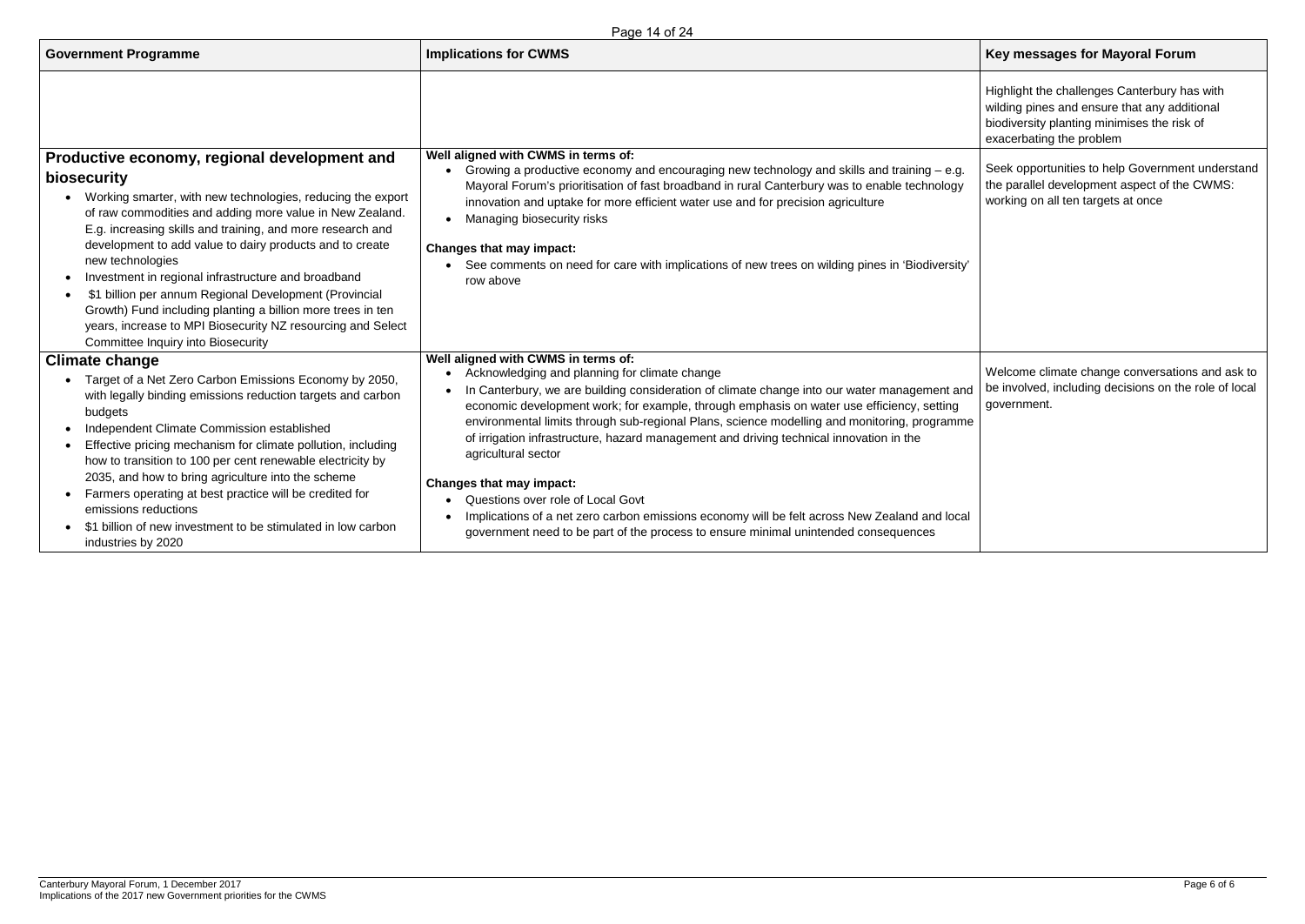# Canterbury Mayoral Forum Theorem 7

**Date:** 1 December 2017 **Presented by:** David Bromell, Secretariat

## CREDS funding update

#### Purpose

This paper summarises where we at with central government funding as at 22 November 2017 for implementation of the Canterbury Regional Economic Development Strategy (CREDS).

#### Recommendations

That the Canterbury Mayoral Forum:

1 note actions taken to secure the release of outstanding funding grants from the Regional Growth Programme for CREDS accelerator projects.

### **Background**

- 1 At the launch of the CREDS for 2017–19 on 23 June 2017, Ministers announced funding for 11 'accelerator projects', to a total of \$2,185,000.
- 2 We now have funding agreements for:

| <b>Sponsor</b>       | <b>Project</b>                                                                                                                                                                          | Amount    |
|----------------------|-----------------------------------------------------------------------------------------------------------------------------------------------------------------------------------------|-----------|
| <b>Winton Dalley</b> | Strategic policy analysis and advice, regional transport, 12<br>months                                                                                                                  |           |
| Lianne Dalziel       | CREDS project management, 15 months                                                                                                                                                     | \$150,000 |
| Lianne Dalziel       | CREDS indicators reporting (ChristchurchNZ)                                                                                                                                             | \$10,000  |
| David Ayers          | Expansion of Job Ready programme (ChristchurchNZ), 2<br>years                                                                                                                           | \$40,000  |
| David Ayers          | Expansion of Aoraki Development's youth transitions<br>programmes (funded by MSD Canterbury – with an offer of an<br>additional \$100,000 from MSD Southern for web/app<br>development) | \$130,000 |
| Damon Odey           | Business case for passenger rail services south of<br>Christchurch                                                                                                                      |           |
|                      | <b>Total funding available</b>                                                                                                                                                          | \$480,000 |

3 We are waiting for MBIE to obtain agreement from new Ministers for the release of funding for:

| Sponsor    | <b>Project</b>                             | Amount   |
|------------|--------------------------------------------|----------|
| Damon Odey | Cellphone and broadband coverage mapping   | \$80,000 |
| Damon Odey | Encouraging rural broadband uptake and use | \$65,000 |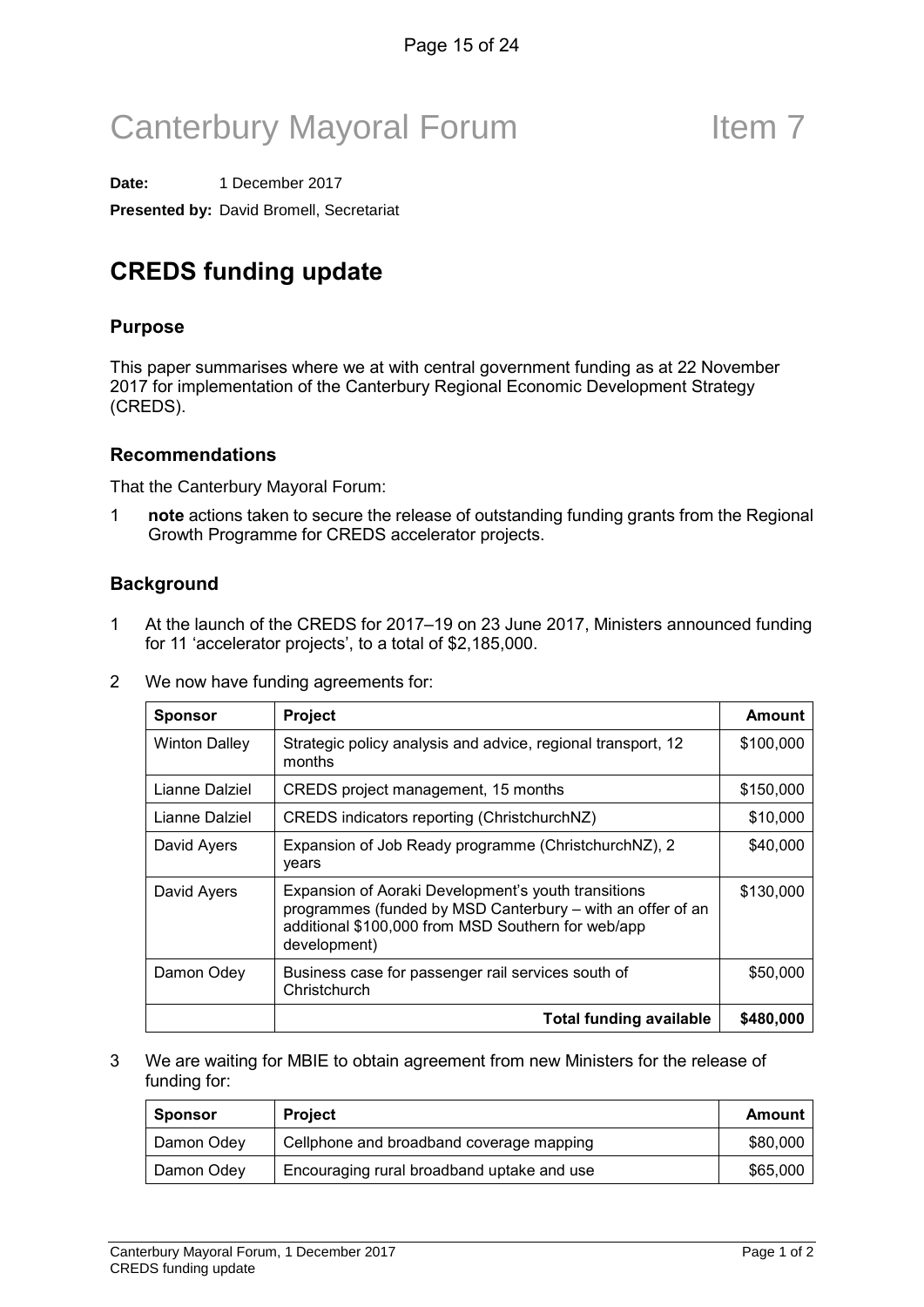| <b>Craig Rowley</b>            | Value-added production, demand-side (ChristchurchNZ), 5<br>vears           | \$1,000,000 |  |  |
|--------------------------------|----------------------------------------------------------------------------|-------------|--|--|
| Craig Rowley                   | Value-added production, supply side (University of<br>Canterbury), 4 years | \$450,000   |  |  |
| Lianne Dalziel /<br>Jim Palmer | Case for Canterbury (ChristchurchNZ)                                       |             |  |  |
|                                | <b>Total funding not yet released</b>                                      |             |  |  |

4 That is, we currently have funding agreements for 28% of the promised funding.

#### Actions taken

- 5 At the request of the Chief Executives Forum, Jim Palmer wrote to Carolyn Tremain, Chief Executive of the Ministry of Business, Innovation and Employment (MBIE) on 31 October 2017, urging her to take all possible steps to confirm and release the outstanding funding to us.
- 6 The Mayoral Forum's letters to incoming Ministers invite the Minister for Economic Development to authorise MBIE to release the funding announced in June 2017.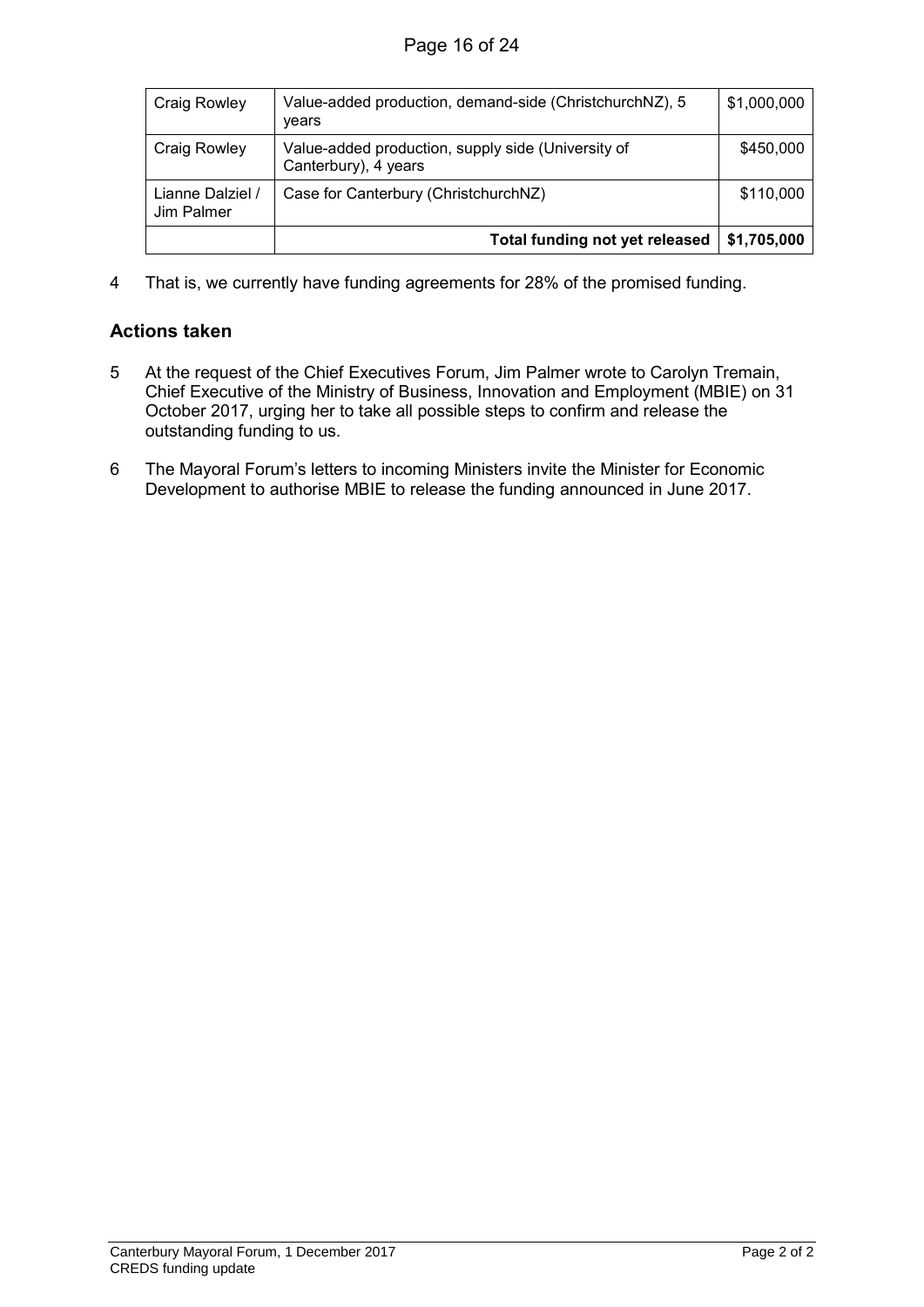# Canterbury Mayoral Forum Theorem 8

**Date:** 1 December 2017

**Presented by:** Steve Lowndes, Acting Chair, Environment Canterbury

## Regional council community outcomes

#### Purpose

This paper invites feedback on draft regional community outcomes for Environment Canterbury's 2018–28 Long-Term Plan (LTP).

#### Recommendations

That the Canterbury Mayoral Forum:

1 provide feedback on Environment Canterbury's draft community outcomes 2018–28.

#### **Background**

- 1 Environment Canterbury has set its strategic direction and drafted community outcomes for its 2018–2028 LTP. The draft community outcomes are aspirational, high level and long term.
- 2 We invite early, informal feedback from the Mayoral Forum on whether and to what extent Environment Canterbury's draft community outcomes align and resonate with those drafted by territorial authorities.

#### Environment Canterbury's draft community outcomes

3 Environment Canterbury currently<sup>[1](#page-16-0)</sup> defines its purpose as:

#### Facilitating sustainable development for the Canterbury region Te hauwaere / te kauneke tauwhiro / Waitaha

- 4 We do this so:
	- 4.1 we can breathe clear air, play and swim in the rivers, gather mahinga kai, benefit from the productive use of our land and enjoy Canterbury's unique biodiversity taonga and landscapes
	- 4.2 we can live, travel and move goods with ease, within and to/from the region, facilitating work, leisure and tourism

<span id="page-16-0"></span><sup>1</sup> The regional council will have considered initial feedback received on the purpose statement and draft community outcomes when it meets on 30 November 2017.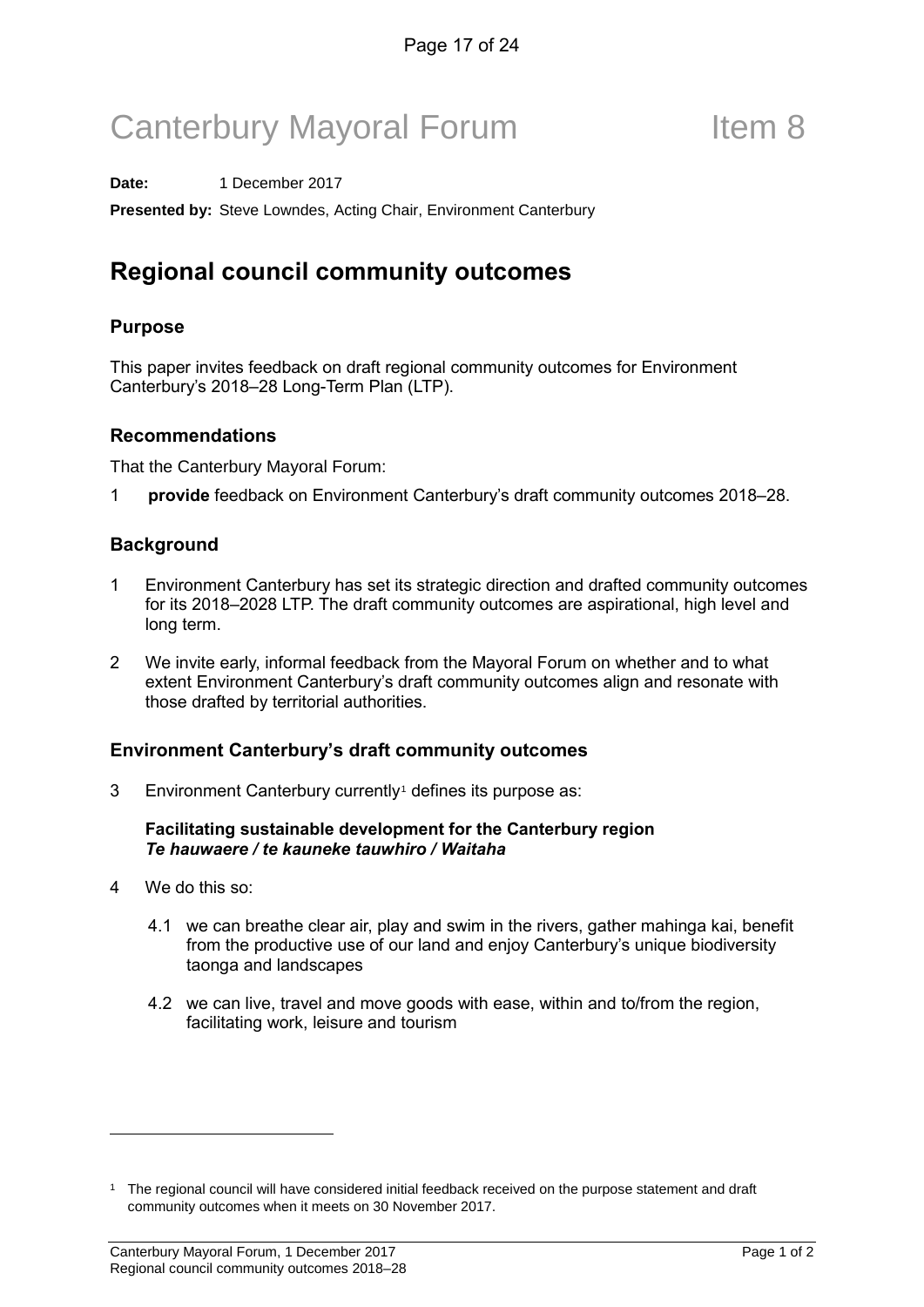- 4.3 we have access to the information we need to be resilient in the face of short-term hazards and well-prepared for longer-term change to our region's natural environment
- 4.4 we can all see, understand, and help shape the nature of Canterbury: its past, its present and its future.
- 5 Feedback from the Chief Executives Forum has been that the draft community outcomes:
	- are not sufficiently comprehensive to work as outcomes statements for the region as a whole
	- are appropriate outcomes statements for Environment Canterbury
	- align reasonably well with outcomes statements in territorial authorities' draft LTPs.
- 6 Environment Canterbury welcomes feedback from the Mayoral Forum on its draft community outcomes.

#### Next step

7 Our formal engagement process on our 2018–28 LTP has begun. We will reflect feedback in our formal public consultation scheduled for March 2018.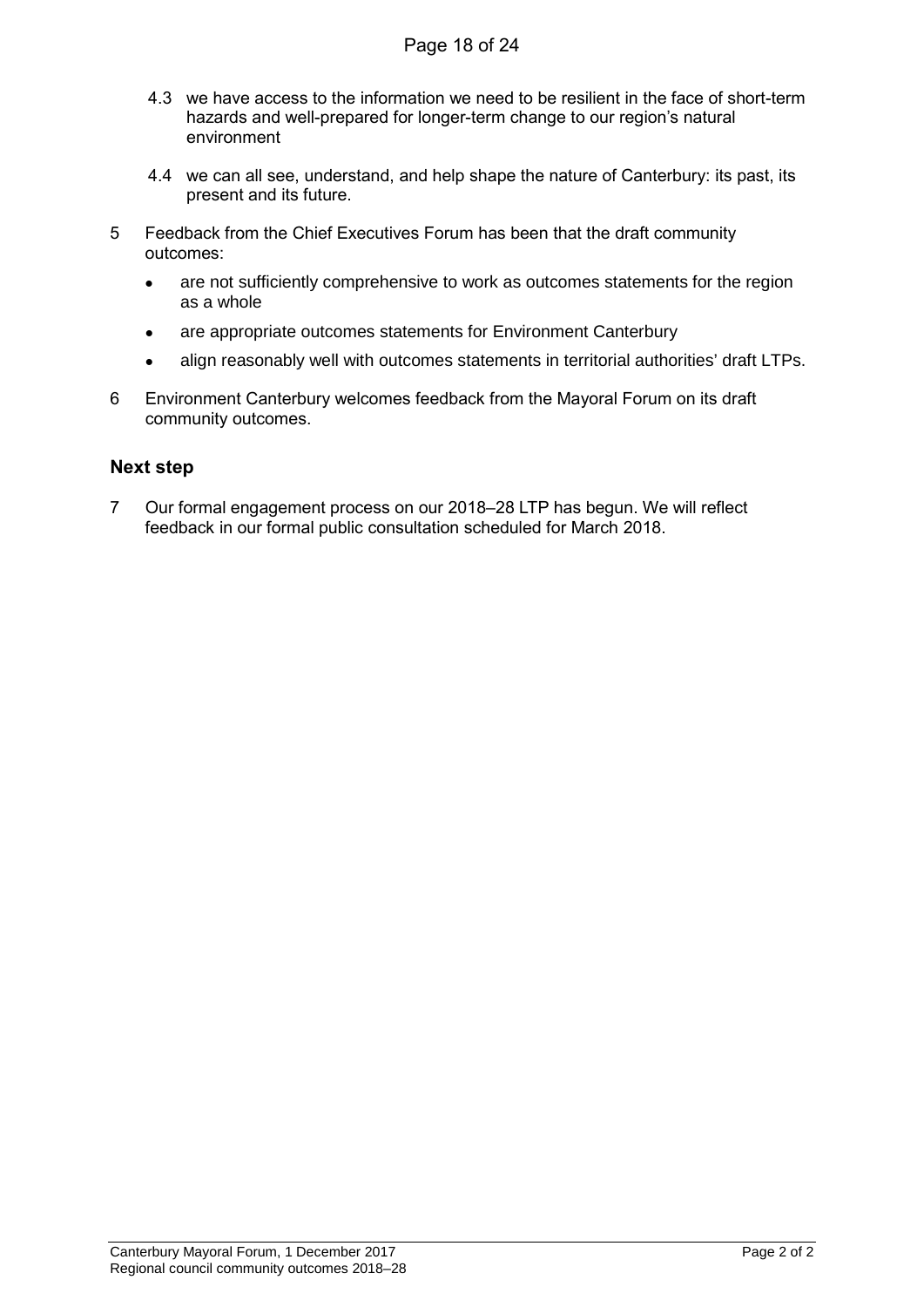# Canterbury Mayoral Forum Item 11

**Date:** 1 December 2017

**Presented by:** Jim Palmer, Chair, Chief Executives Forum

## Chief Executives Forum report

### Purpose

This paper reports on the work of the Policy, Corporate, Operations and Chief Executives Forums, and presents an updated three-year work programme for review.

#### Recommendations

That the Canterbury Mayoral Forum:

- 1 receive the report and take it as read
- 2 note progress in implementing the three-year work programme 2017–19.

### Supporting the Mayoral Forum and regional collaboration

1 The Policy, Corporate and Operations Forums pull together clusters of regional working groups to support the work of the Mayoral Forum and implement the Canterbury Local Authorities' Triennial Agreement 2017–19.

| <b>Policy Forum</b><br><b>Chair: Bill Bayfield</b> | <b>Corporate Forum</b><br><b>Chair: David Ward</b> | <b>Operations Forum</b><br><b>Chair: Bede Carran</b> |  |  |
|----------------------------------------------------|----------------------------------------------------|------------------------------------------------------|--|--|
| Senior policy managers                             | Finance Managers                                   | Canterbury Stormwater Forum                          |  |  |
| <b>Planning Managers Group</b>                     | <b>Chief Information Officers</b>                  | <b>Engineering Managers</b>                          |  |  |
| Climate Change Working Group                       | Records & Information Managers                     | <b>Regulatory Managers</b>                           |  |  |
|                                                    |                                                    | Natural Hazards Working Group                        |  |  |
|                                                    |                                                    | Drinking Water Reference Group<br>(from 2018)        |  |  |
|                                                    |                                                    | Health and Safety Advisors Group<br>(from 2018)      |  |  |

- 2 A number of additional short-term working groups report directly to the Chief Executives Forum:
	- Valuation and rating services (chaired by David Ward)
	- 3 Waters strategic assessment (chaired by Hamish Dobbie)
	- Technology working group (chaired by Hamish Dobbie).
- 3 A Long-Term Plan working group (chaired by David Ward) has completed its work.

### Policy Forum

- 4 The Policy Forum met on 6 October 2017.
	- The Forum nominated Bill Bayfield as (continuing) chair for 2018 confirmed by the Chief Executives Forum on 30 October.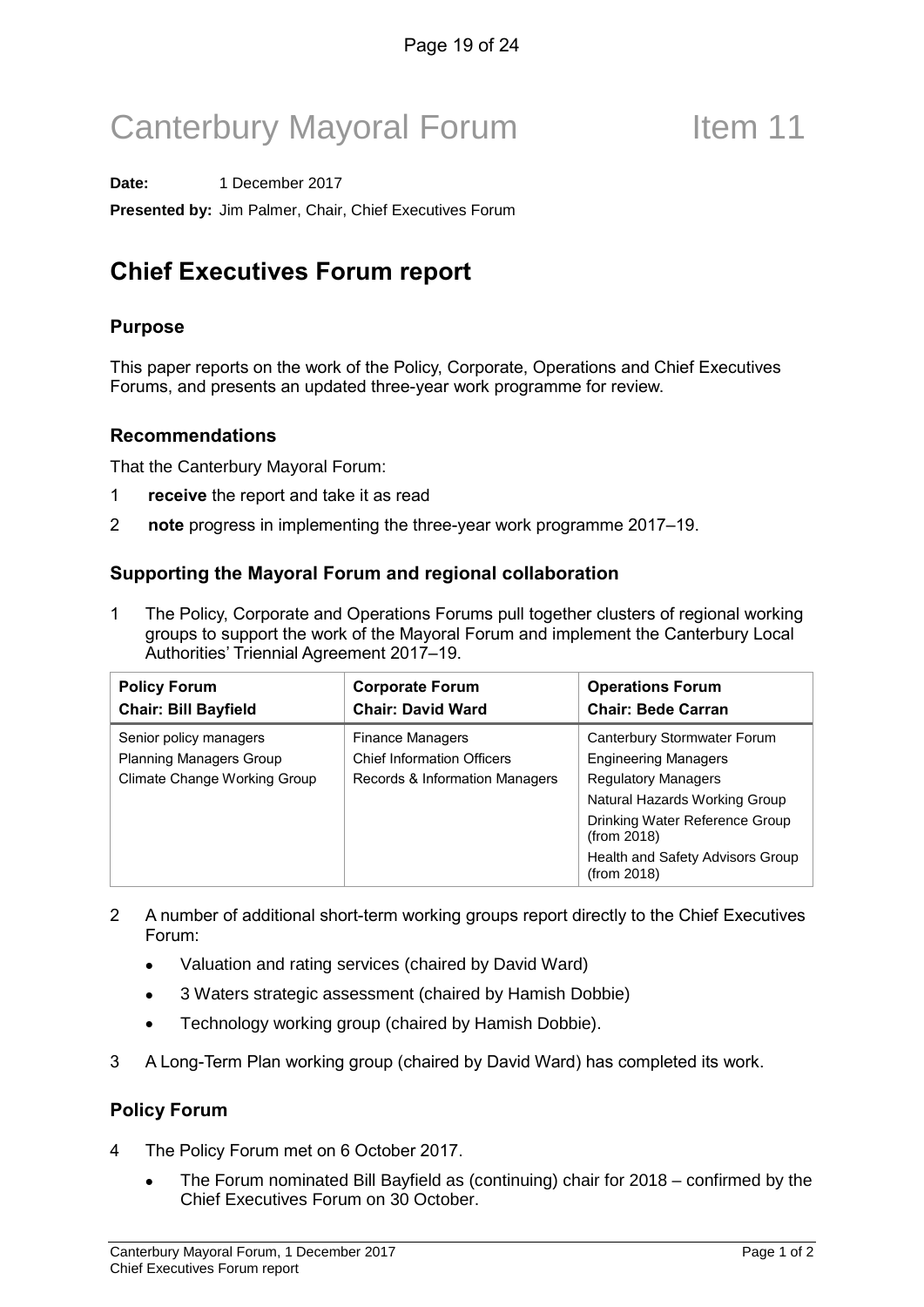- Ronnie Cooper (Strategy and Influence, Te Rūnanga o Ngāi Tahu) presented on Mana Whakahono a Rohe iwi participation agreements (Resource Management Act 1991 Sub-part 2, 58L–58U) and iwi claims lodged under the Marine and Coastal Area (Takutai Moana) Act 2011.
- The Forum asked the secretariat to organise a regional training workshop in 2018 on using population data in policy and planning, with input from demography staff of Statistics New Zealand. This will help prepare staff to access and use data from the Census of Population and Dwellings scheduled for 6 March 2018.
- The Forum reviews a schedule of opportunities to make regional submissions on matters affecting Canterbury at each meeting.
- Policy Forum levies will be held at the current level for the first three years of 2018– 28 Long-Term Plans.

#### Corporate and Operations Forums

- 5 Both Forums met on 16 October 2017. Discussion focused on our strategic context, and how the working groups that report to these Forums support implementation of the Mayoral Forum's three-year work programme.
- 6 Bede Carran has taken over as chair of the Operations Forum from Wayne Barnett.

#### Chief Executives Forum

- 7 The Chief Executives Forum met on 30 October 2017 and:
	- welcomed new Chief Executives Fergus Power (Waitaki) and Suzette van Aswegen (Mackenzie)
	- elected Jim Palmer as (continuing) chair for 2018
	- reviewed implementation of the three-year work programme
	- endorsed proposals from the Operations Forum to:
		- − include explicit reflection on customer/citizen focus as a standing item on agendas (Chief Executives Forum, and Policy, Corporate and Operations Forums) for 2018
		- establish a regional working group of senior regulatory managers
	- asked the chair to write to the Chief Executive of MBIE about releasing outstanding CREDS funding announced by Ministers in June 2017 and reflecting on our experience of the Ministry's administration of the Regional Growth Programme
	- received a progress report from the Technology Working Group (Hamish Dobbie) on opportunities to collaborate in Information Technology Solutions and Infrastructure as a Service.

#### Implications of the new Government for Canterbury

8 A joint end-of-year function has been organised for members of regional forums on Friday 8 December 2017 at Environment Canterbury. Guest speakers Carolyn Tremain (Chief Executive, MBIE) and Chris Wikaira (Director, BRG) will spark reflection on what the new Government means for the regions and for Canterbury.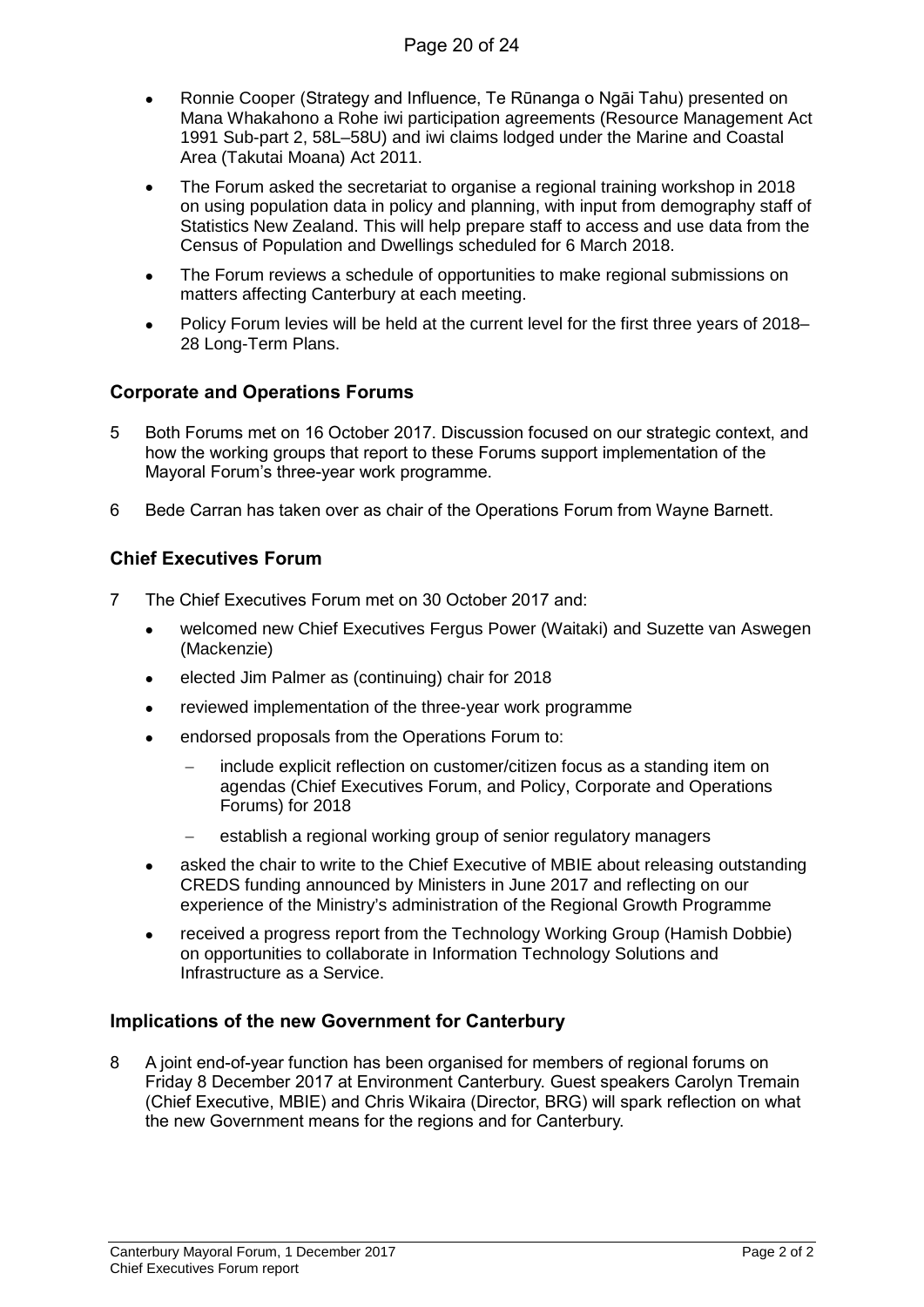### **Mayoral Forum three-year work programme 2017–19 – as at 22 November 2017**

#### **Key to acronyms**

- CCC Christchurch City Council<br>CEF Chief Executives Forum Chief Executives Forum CEMG Canterbury Engineering Managers Group CMF Canterbury Mayoral Forum COF Canterbury Operations Forum<br>CPF Canterbury Policy Forum Canterbury Policy Forum CREDS Canterbury Regional Economic Devlpt Strategy ECan Environment Canterbury
- LGNZ Local Government New Zealand<br>MBIE Ministry of Business, Innovation &
	- MBIE Ministry of Business, Innovation & Employment<br>NES National Environmental Standard
	- National Environmental Standard
	- NPS National Policy Statement

|              | <b>WHAT</b>                                                                   | <b>WHEN</b>     | <b>TASK</b>                                                                                                                                                                                                                                                                                                                                                                                                                                                                                                                                          | <b>SPONSOR</b>         | <b>LEAD</b>           | <b>STATUS / NEXT STEPS</b>                                                                                                                                                                                                                                              |
|--------------|-------------------------------------------------------------------------------|-----------------|------------------------------------------------------------------------------------------------------------------------------------------------------------------------------------------------------------------------------------------------------------------------------------------------------------------------------------------------------------------------------------------------------------------------------------------------------------------------------------------------------------------------------------------------------|------------------------|-----------------------|-------------------------------------------------------------------------------------------------------------------------------------------------------------------------------------------------------------------------------------------------------------------------|
|              | <b>Major Initiatives</b>                                                      |                 |                                                                                                                                                                                                                                                                                                                                                                                                                                                                                                                                                      |                        |                       |                                                                                                                                                                                                                                                                         |
|              | Continue implementation of<br><b>CREDS</b>                                    | Ongoing         | implement action plans and report to CMF quarterly and to CREDS reference group<br>six monthly                                                                                                                                                                                                                                                                                                                                                                                                                                                       | <b>CMF</b>             | <b>Lead Mayors</b>    | ongoing<br>Simon Fraser appointed as Senior<br>Advisor, Secretariat, starting 8 Jan 201                                                                                                                                                                                 |
| 2.           | Continue to monitor<br>implementation of the CWMS                             | Ongoing         | CWMS reports quarterly to CMF<br>$\bullet$                                                                                                                                                                                                                                                                                                                                                                                                                                                                                                           | <b>CMF</b>             | ECan                  | <b>CWMS Targets Progress Report 2017</b><br>approved by CMF August 2017;<br>published September 2017<br>agenda item 6                                                                                                                                                   |
| 3            | Strategic assessment of the case<br>for change in delivery of 3<br>Waters     | May 2017        | regional assessment of the case for change for 3 Waters using Investment Logic<br>Mapping workshops facilitated by the CCC team<br>final strategic assessment to go to CEMG for endorsement November 2017<br>$\bullet$<br>final report to CEF January 2018<br>if a regional case for change is identified and agreed, develop business model<br>options (with funding) to deliver desired results<br>defer strategic assessment for Transport pending findings from Water assessment<br>and other transport collaborative initiatives (see #4 below) | CEF / Hamish<br>Dobbie | CCC                   | Council representatives appointed (July<br>2016)<br>endorsement from CEMG 11 Oct 2016<br>reported to CEF 31 Oct 2016<br>reported to CEF 3 Feb 2017<br>discussed at CEF 31 July 2017<br>discussed at CEF 30 Oct 2017 -<br>engagement urgently sought with<br><b>CEMG</b> |
|              | <b>Canterbury Regional Economic Development Strategy accelerator projects</b> |                 |                                                                                                                                                                                                                                                                                                                                                                                                                                                                                                                                                      |                        |                       |                                                                                                                                                                                                                                                                         |
| $\mathbf{4}$ | Strategic policy analysis and<br>advice, regional transport                   | 30 June<br>2018 | accelerate progress on the four work programme priorities<br>$\bullet$<br>co-ordinate a stocktake of the resilience of the roading network in Canterbury                                                                                                                                                                                                                                                                                                                                                                                             | <b>Winton Dalley</b>   | ECan                  | funding agreement signed<br>Darren Fidler appointed and started 25<br>September 2017                                                                                                                                                                                    |
| 5.           | Mobile and broadband coverage<br>mapping and analysis                         | 30 June<br>2018 | identify and GIS map remaining gaps in mobile and broadband coverage<br>work with stakeholders to analyse coverage gaps for economic and social<br>significance<br>• support lead Mayor's advocacy for solutions                                                                                                                                                                                                                                                                                                                                     | Damon Odey             | <b>TDC</b>            | initial project scoping 28 July 2017<br>preparation of business case and<br>funding agreement August 2017<br>funding not released by MBIE                                                                                                                               |
| 6.           | Promote uptake and use of<br>digital technology                               | 30 June<br>2018 | identify and publicise uptake and use of digital technology to improve productivity in<br>rural Canterbury                                                                                                                                                                                                                                                                                                                                                                                                                                           | Damon Odey             | <b>TDC</b>            | initial project scoping 28 July 2017<br>preparation of business case and<br>funding agreement August 2017<br>funding not released by MBIE                                                                                                                               |
|              | Youth transitions                                                             | 30 June<br>2018 | facilitate, in partnership with MSD and MoE, expansion (with evaluation) of<br>programmes piloted by Aoraki Development in South Canterbury to support youth<br>transitions to further education, training and employment                                                                                                                                                                                                                                                                                                                            | David Ayers            | Aoraki<br>Development | initial scoping with MSD July 2017<br>negotiation of funding agreement with<br>$\bullet$<br>MSD underway August 2017, with<br>additional funding offered by MSD<br>Southern for web and app developmen                                                                  |
| 8.           | Job Ready Programme                                                           | 30 June<br>2019 | Expand the programme to South Canterbury (40 students per year, for 2 years)                                                                                                                                                                                                                                                                                                                                                                                                                                                                         | David Ayers            | ChristchurchNZ        | for discussion with ChristchurchNZ and<br>preparation of business case and<br>funding agreement August 2017<br>funding confirmed October 2017 -<br>project broadened to all of region,<br>targeting graduates at NZQF L7+                                               |
| 9.           | Improve productivity                                                          | 30 June<br>2022 | investigate new value-add, market opportunities that Canterbury is placed to take<br>advantage of – e.g. niche markets, particularly in China and SE Asia<br>consult and engage with South Island economic development agencies on creating<br>$\bullet$<br>a virtual economic policy unit/function, to support economic development strategy<br>and implementation across the South Island                                                                                                                                                          | <b>Craig Rowley</b>    | Christchurch NZ       | for discussion with ChristchurchNZ and<br>preparation of business case and<br>funding agreement August 2017<br>funding not released by MBIE                                                                                                                             |

TDC Timaru District Council<br>UC University of Canterbury UC University of Canterbury<br>WMK Waimakariri District Cour Waimakariri District Council

| <b>SPONSOR</b>         | <b>LEAD</b>           | <b>STATUS / NEXT STEPS</b>                                                                                                                                                                                                                                                                                     |
|------------------------|-----------------------|----------------------------------------------------------------------------------------------------------------------------------------------------------------------------------------------------------------------------------------------------------------------------------------------------------------|
|                        |                       |                                                                                                                                                                                                                                                                                                                |
| <b>CMF</b>             | <b>Lead Mayors</b>    | ongoing<br>$\bullet$<br>Simon Fraser appointed as Senior<br>Advisor, Secretariat, starting 8 Jan 2018                                                                                                                                                                                                          |
| <b>CMF</b>             | ECan                  | <b>CWMS Targets Progress Report 2017</b><br>$\bullet$<br>approved by CMF August 2017;<br>published September 2017<br>agenda item 6<br>٠                                                                                                                                                                        |
| CEF / Hamish<br>Dobbie | CCC                   | Council representatives appointed (July<br>$\bullet$<br>2016)<br>endorsement from CEMG 11 Oct 2016<br>$\bullet$<br>reported to CEF 31 Oct 2016<br>reported to CEF 3 Feb 2017<br>$\bullet$<br>discussed at CEF 31 July 2017<br>discussed at CEF 30 Oct 2017 -<br>engagement urgently sought with<br><b>CEMG</b> |
|                        |                       |                                                                                                                                                                                                                                                                                                                |
| <b>Winton Dalley</b>   | ECan                  | funding agreement signed<br>٠<br>Darren Fidler appointed and started 25<br>$\bullet$<br>September 2017                                                                                                                                                                                                         |
| Damon Odey             | <b>TDC</b>            | initial project scoping 28 July 2017<br>$\bullet$<br>preparation of business case and<br>funding agreement August 2017<br>funding not released by MBIE<br>$\bullet$                                                                                                                                            |
| Damon Odey             | <b>TDC</b>            | initial project scoping 28 July 2017<br>$\bullet$<br>preparation of business case and<br>٠<br>funding agreement August 2017<br>funding not released by MBIE<br>$\bullet$                                                                                                                                       |
| David Ayers            | Aoraki<br>Development | initial scoping with MSD July 2017<br>٠<br>negotiation of funding agreement with<br>MSD underway August 2017, with<br>additional funding offered by MSD<br>Southern for web and app development                                                                                                                |
| David Ayers            | ChristchurchNZ        | for discussion with ChristchurchNZ and<br>$\bullet$<br>preparation of business case and<br>funding agreement August 2017<br>funding confirmed October 2017 -<br>project broadened to all of region,<br>targeting graduates at NZQF L7+                                                                         |
| <b>Craig Rowley</b>    | Christchurch NZ       | for discussion with ChristchurchNZ and<br>$\bullet$<br>preparation of business case and<br>funding agreement August 2017<br>funding not released by MBIE                                                                                                                                                       |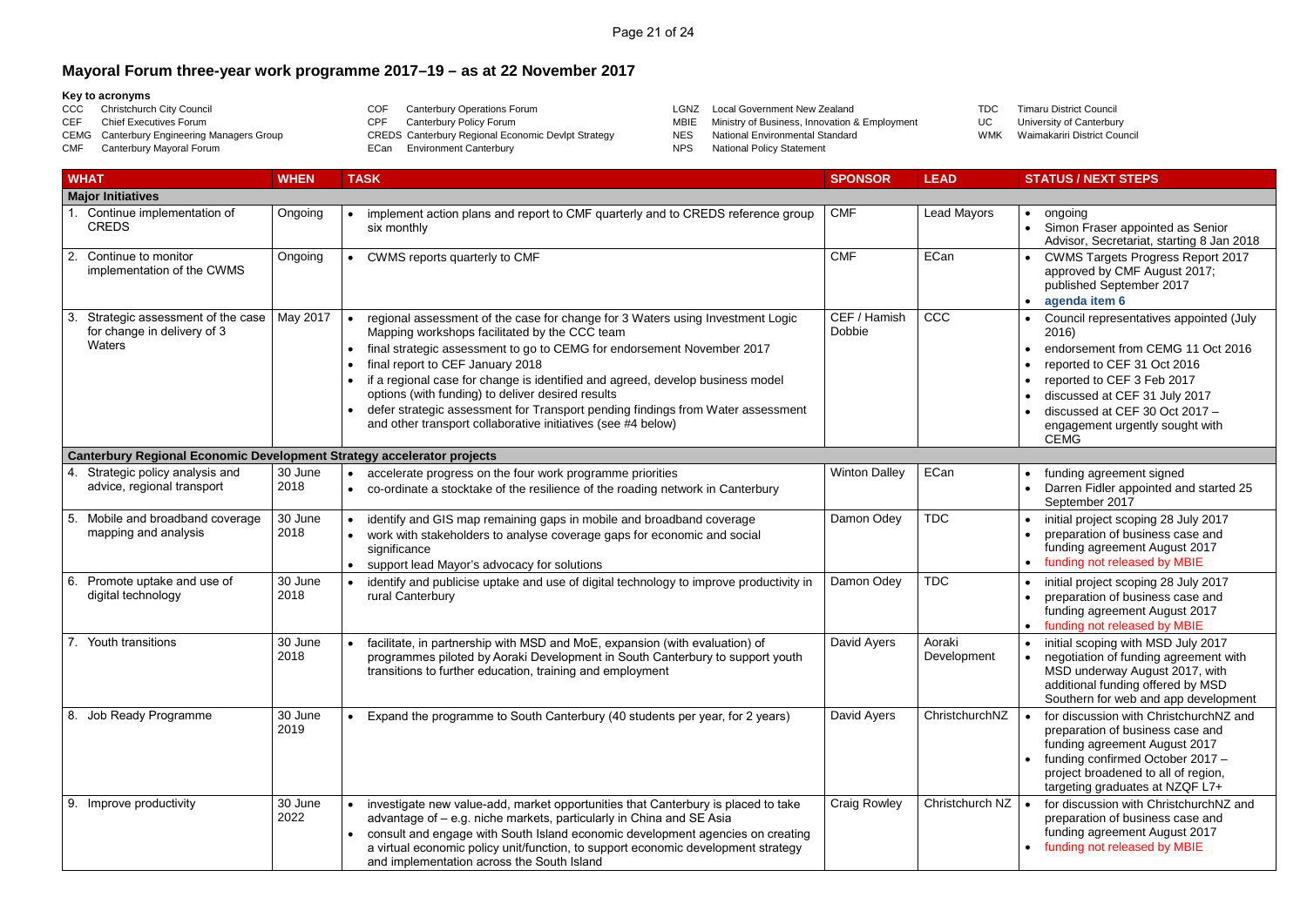| <b>WHAT</b>                                                            | <b>WHEN</b>     | <b>TASK</b>                                                                                                                                                                                                                                                                    | <b>SPONSOR</b>        | <b>LEAD</b>                        | <b>STATUS / NEXT STEPS</b>                                                                                                                                                                                                                                                                                     |
|------------------------------------------------------------------------|-----------------|--------------------------------------------------------------------------------------------------------------------------------------------------------------------------------------------------------------------------------------------------------------------------------|-----------------------|------------------------------------|----------------------------------------------------------------------------------------------------------------------------------------------------------------------------------------------------------------------------------------------------------------------------------------------------------------|
| 10. High-value manufacturing                                           | 30 June<br>2021 | Co-ordinate across the Canterbury Tertiary Alliance and with the Lincoln Hub, CRIs,<br>Callaghan Innovation and NZ Trade and Enterprise to connect industry needs to<br>research and accelerate knowledge translation to high-value production and<br>manufacturing for export | <b>Craig Rowley</b>   | UC                                 | for discussion with UC and preparation<br>of business case and funding<br>agreement August 2017<br>funding not released by MBIE                                                                                                                                                                                |
| 11. Business case for rail passenger<br>services south of Christchurch | 30 June<br>2018 | work with KiwiRail on assessment of the business case for reintroducing rail<br>passenger services south of Christchurch                                                                                                                                                       | Damon Odey            | Aoraki<br>Development              | initial project scoping 28 July 2017<br>preparation of business case and<br>funding agreement August 2017<br>funding confirmed October 2017<br>project discussed with KiwiRail and<br>MoT Nov 2017                                                                                                             |
| 12. CREDS implementation<br>management                                 | 30 Sep<br>2018  | provide contract management across all work programmes<br>support lead Mayors with CREDS implementation<br>$\bullet$<br>monitoring and reporting<br>$\bullet$                                                                                                                  | <b>Lianne Dalziel</b> | ECan                               | funding agreement signed<br>Warren Gilbertson appointed; to start 8<br>January 2018                                                                                                                                                                                                                            |
| 13. CREDS monitoring                                                   | 31 Dec<br>2017  | design a reporting template to improve communication and impact assessment<br>further develop CREDS outcome indicators (with MBIE, MSD and MoE)                                                                                                                                | <b>Lianne Dalziel</b> | Secretariat /<br>ChristchurchNZ    | template designed and ready for 24 Aug<br>report 2017<br>preparation of business case and<br>funding agreement August 2017<br>funding confirmed and received<br>project substantially complete; transport<br>indicators to be developed for Feb 2018<br>report (cf. item 4)                                    |
| 14. Canterbury story                                                   | 30 June<br>2018 | further develop 'the Canterbury story' – validation nationally and internationally<br>production of a video<br>fund-raising for ongoing assets library development, hosting and use<br>$\bullet$                                                                               | Jim Palmer            | Secretariat/<br>ChristchurchNZ     | for discussion with ChristchurchNZ and<br>preparation of business case and<br>funding agreement August 2017<br>Jim Palmer and David Bromell working<br>with ChristchurchNZ (steering and<br>working groups respectively) to<br>progress Christchurch and Canterbury<br>stories<br>funding not released by MBIE |
| <b>Minor to mid-sized initiatives</b>                                  |                 |                                                                                                                                                                                                                                                                                |                       |                                    |                                                                                                                                                                                                                                                                                                                |
| 15. Stormwater management<br>planning and consenting                   | Ongoing         | CEF established a regional stormwater forum in 2014 to improve environmental and $\vert$ CEF<br>community outcomes from urban stormwater network discharges                                                                                                                    |                       | Regional<br>Stormwater<br>Forum    | reported to CEF 31 Oct 2016<br>reported to CEF 24 Feb 2017<br>reported to CEF 31 July 2017<br>group is incorporated into and reports<br>quarterly to COF<br>both urban and rural water quality to be<br>a focus of new Government Nov 2017                                                                     |
| 16. Canterbury drinking water                                          | Feb 2017        | in response to the Havelock North drinking water contamination incident: report on<br>the vulnerability of drinking water supply in Canterbury, note contingency plans and<br>recommend any amendments to current practice as may be required                                  | <b>CEF</b>            | <b>Bill Bayfield</b>               | interim report to CEF 31 Oct 2016<br>progress report to CEF 3 Feb 2017<br>reported to CMF 26 May 2017<br>submitted to Inquiry 21 July 2017<br>reporting to COF from 2018<br>to report to CMF by 31 May 2018                                                                                                    |
| 17. Valuation and rating services                                      | Mar 2017        | establish a valuation and rating programme management group to develop and lead<br>a programme of work to further evaluate opportunities for shared valuation and<br>rating services and progress them                                                                         | <b>CEF</b>            | David Ward /<br><b>Bede Carran</b> | initial investigation (Ernst & Young)<br>reported to CEF 29 August 2016 and<br>funding approved for stage 2<br>reported to CEF 31 Oct 2016<br>reported to CEF 3 Feb 2017<br>reported to CEF 31 July 2017<br>reported to CEF 30 Oct 2017                                                                        |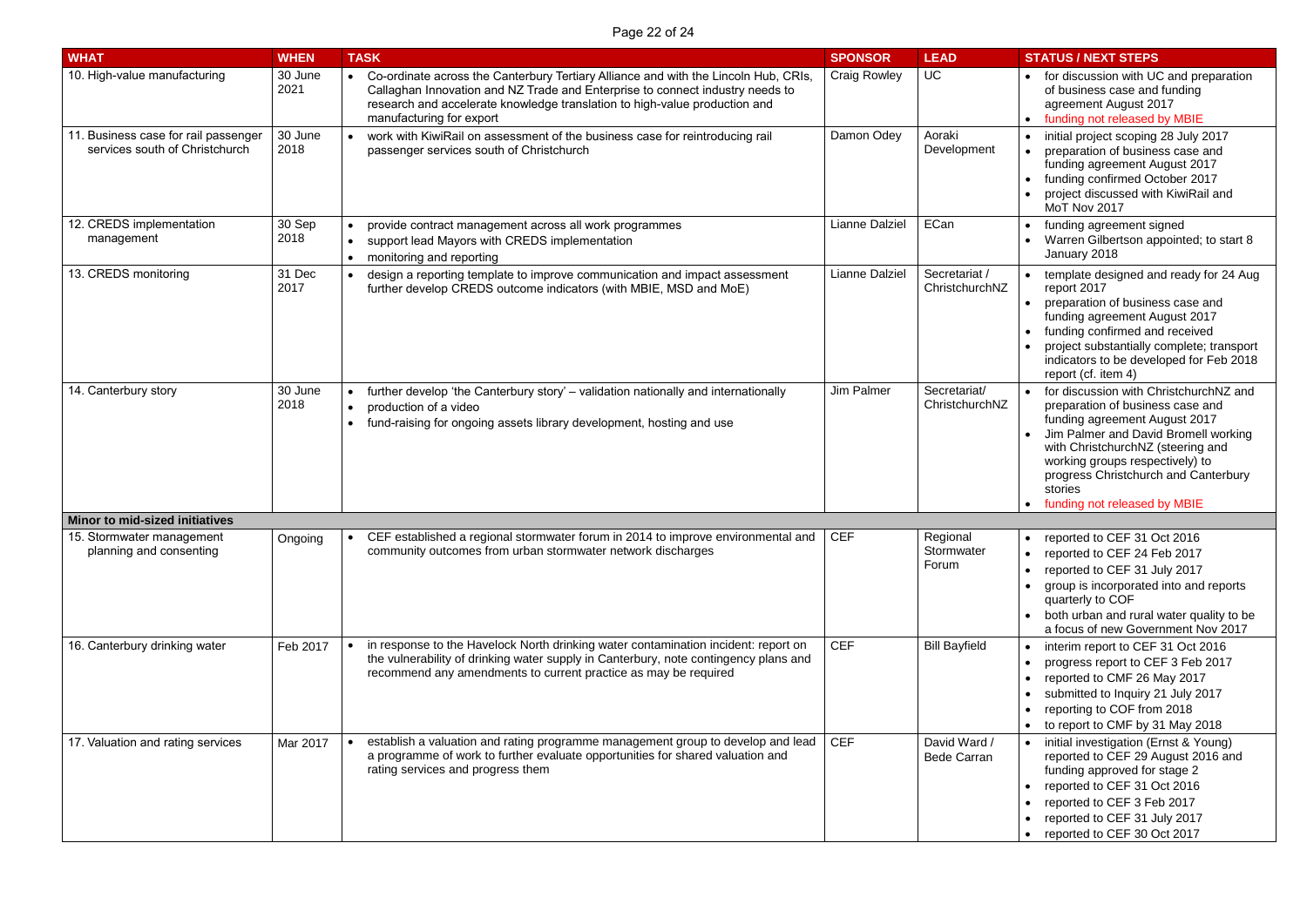| <b>WHAT</b>                                                                                                           | <b>WHEN</b>    | <b>TASK</b>                                                                                                                                                                                                                                                                                                                                                                                                                                                                                                                                                 | <b>SPONSOR</b> | <b>LEAD</b>                            | <b>STATUS / NEXT STEPS</b>                                                                                                                                                                                                                                                                                                                                                                |
|-----------------------------------------------------------------------------------------------------------------------|----------------|-------------------------------------------------------------------------------------------------------------------------------------------------------------------------------------------------------------------------------------------------------------------------------------------------------------------------------------------------------------------------------------------------------------------------------------------------------------------------------------------------------------------------------------------------------------|----------------|----------------------------------------|-------------------------------------------------------------------------------------------------------------------------------------------------------------------------------------------------------------------------------------------------------------------------------------------------------------------------------------------------------------------------------------------|
| 18. Natural hazard risk management                                                                                    | Ongoing        | monitor natural hazards management reform (including climate change impacts,<br>mitigation and adaptation) and possible emergence of an NPS in 2018<br>prioritise tasks and project leads by Dec 2016 and report progress by May 2017<br>report annually to CEF                                                                                                                                                                                                                                                                                             | <b>CEF</b>     | <b>Bill Bayfield</b>                   | regional approach to risk signed off by<br>all councils in May 2016<br>reported to CEF 8 May 2017<br>group is incorporated in and reports<br>quarterly to COF<br>report to CEF by 31 May 2018                                                                                                                                                                                             |
| 19. Contaminated land shared<br>services                                                                              | Ongoing        | deliver contaminated land technical support shared services to all councils<br>monitor development of NES<br>$\bullet$<br>report progress by May 2017<br>$\bullet$                                                                                                                                                                                                                                                                                                                                                                                          | <b>CPF</b>     | <b>Bill Bayfield</b>                   | funding model likely to be reviewed as a<br>result of report to CEAG Oct 2016<br>ECan submitted on the draft NES 14<br>Oct 2016<br>report to CEF postponed to February<br>2018                                                                                                                                                                                                            |
| 20. Procurement of business inputs,<br>e.g. insurance, digital<br>transformation and 'infrastructure<br>as a service' | August<br>2016 | identify shared insurance/brokerage options<br>commission a technology working group with Spark, CCL and Revera and refine<br>terms of reference to scope opportunities for a collaborative platform (mobility,<br>networking, cloud services, service management, technology leadership) to deliver<br>better local services ('infrastructure as a service')                                                                                                                                                                                               | <b>CEF</b>     | Jim Palmer<br>Hamish Dobbie            | awaiting outcome of LGNZ review of<br>risk management and insurance<br>arrangements - in abeyance as at 31<br><b>July 2017</b><br>technology working group met to agree<br>terms of reference 7 Oct 2016; reported<br>to CEF 31 Oct 2016; met 4 Aug 2017<br>reported to CEF 30 Oct 2017; to report<br>back by June 2018                                                                   |
| . Engineering services and<br>21<br>common standards                                                                  | Ongoing        | investigate opportunities to increase consistency of engineering standards across<br>the region (Engineering Codes of Practice), in order to:<br>improve consistency across the region, particularly in relation to subdivisions<br>$\circ$<br>help contain contract prices (more consistent specifications aid designers<br>$\circ$<br>and contractors)<br>reduce administrative effort/cost of maintaining the standards<br>share knowledge, systems and resources between councils.<br>$\circ$                                                           | <b>COF</b>     | Wayne Barnett /<br><b>CEMG</b>         | CEMG discussed 11 Oct 2016<br>CEF discussed 31 July 2017 and will<br>take up with COF Oct 2017 for report to<br>CEF 30 Oct 2017<br>commissioning clarified at COF 16 Oct<br>2017; CEMG will pick up and report to<br><b>CEF May 2018</b>                                                                                                                                                  |
| 22. Building control and regulatory<br>co-ordination                                                                  | Ongoing        | investigate and progress joint processing and shared resourcing standards, and<br>shared regulatory provision (including food and alcohol licensing)                                                                                                                                                                                                                                                                                                                                                                                                        | <b>COF</b>     | Hamish Dobbie<br><b>Andrew Dalziel</b> | this is being progressed in the north and<br>south of the region, with MBIE<br>MBIE has discontinued this project<br>CEF reviewed 31 July 2017 and will<br>discuss with Operations Forum in Oct<br>2017 for report to CEF 30 Oct 2017<br>CEF agreed 30 Oct 2017 to establish a<br>working group of senior regulatory<br>managers, reporting to the COF, in 2<br>streams: RMA, and non-RMA |
| <b>Completed items / Business as usual</b>                                                                            |                |                                                                                                                                                                                                                                                                                                                                                                                                                                                                                                                                                             |                |                                        |                                                                                                                                                                                                                                                                                                                                                                                           |
| Collaboration working group                                                                                           |                | identify a project sponsor and project team, and commission this work<br>develop a framework for deciding what to work together on, when and why – and for<br>evaluating the costs and benefits of joint initiatives pre- and post-project<br>clarify the process for deciding what to make joint submissions on<br>review the 3-year work programme and scope likely costs and potential sources of<br>funding and report back to CEF by March 2017<br>develop a formula for a fair apportionment of costs across councils for consideration<br>by the CEF | <b>CEF</b>     | <b>Bill Bayfield</b>                   | working group identified Sep 2016<br>draft report presented to CEF 31 Oct<br>2016 – referred to CPF meeting 2 Dec<br>2016 for discussion and feedback to<br>CEF meeting on 3 Feb 2017<br>endorsed by CMF 24 Feb 2017<br>complete                                                                                                                                                          |